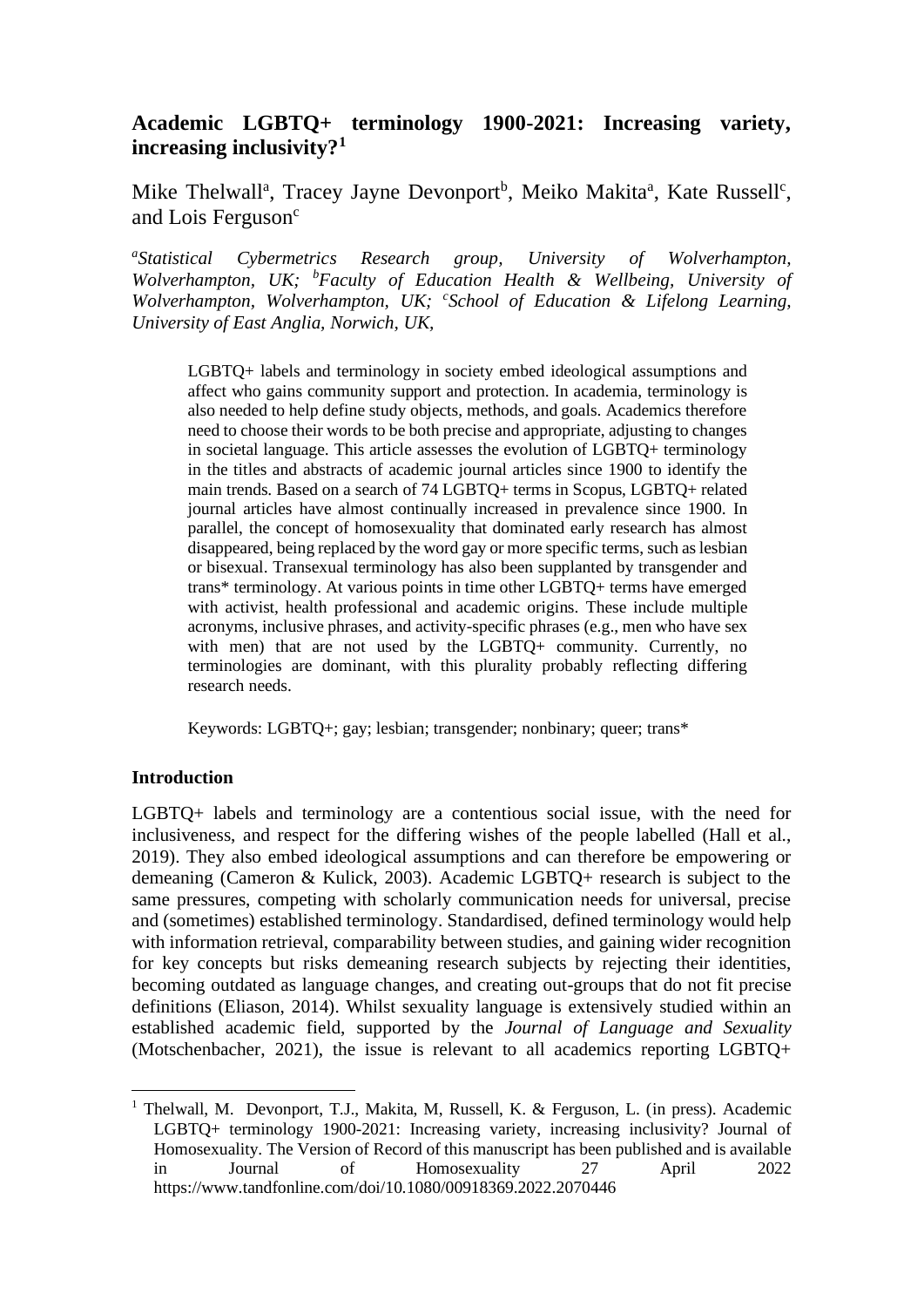research and therefore needs unpicking from this perspective. In particular, publishing researchers, reviewers and editors need to know which terminologies are currently being used so that they can decide what is appropriate.

From the perspective of the Global North that dominates published academic research, there are five different sources of terminology for LGBTQ+ peoples. First, hostile groups pick insults and other words to describe LGBTQ+ identities and activities. Second, terms have been coined by LGBTQ+ activists and other groups to label their identities, including by reclaiming insults and originally pejorative terms (e.g., queer) and by combining identities through inclusive acronyms. Third, health and social care groups dealing with LGBTQ+ communities have generated phrases for targeted interventions, sometimes focusing on behaviour rather than identity (e.g., men who have sex with men). Fourth, academics have developed terminologies to describe LGBTQ+ groups studied or to focus on individual subsets relevant to a medical treatment. Fifth, concepts and terminologies from outside the Global North have been recognised and translated to some extent. With the partial exception of insults, academics may draw upon all these terminologies to describe research for and about the LGBTQ+ community.

This article assesses the extent to which the main LGBTQ+ terminologies have been used since 1900 in journal articles. A previous paper has investigated 82 LGBTQ+ terms relating to LGBT health but did not track them over time or explore other journals (Lee et al., 2016), so there is a need for wider-ranging investigations in terms of time and discipline. The following research questions guide this study.

- 1. Is academic interest in LGBTQ+ research increasing overall, as reflected by the proportion of journal articles?
- 2. What are the main LGBTQ+ terms used in academic research?
- 3. How has LGBTQ+ terminology in academic research evolved over time?

## **LGBTQ+ terminology**

LGBTQ+ stands for lesbian, gay, bisexual, transgender and queer or questioning and others. The 'plus' is used to signify all gender identities and sexual orientations not specifically covered by the other five initials. It may also be written as LGBTQA, with the A signifying either ally (i.e., supportive) or asexual. Identities are central to LGBTQ+ understandings and activism in the Global North (Monro, 2020) and acronyms like LGBTQ+ reflect a parallel drive towards inclusivity and embracing diversity that occurred relatively recently in the Global North. On the negative side, more inclusive acronyms can also be attractive to institutions as a strategy to avoid addressing the needs of individual subgroups (Spencer & Patterson, 2017). Nevertheless, the LGBTQ+ terminologies used by people to describe themselves vary considerably between communities and age groups, within a single country (e.g., the USA: Blechinger, 2016) and internationally (e.g., David, 2021). Countries may conform to the apparently dominant US terminology and model or maintain existing concepts and words (Campbell et al., 2018; Fotache, 2019). Individuals may also consider their sexuality or gender to be largely irrelevant and prefer to avoid labels (van Lisdonk et al., 2018). Public-facing workers need to learn the main terminologies (Rossi & Lopez, 2017; Yeung et al., 2019) to provide good quality services and avoid pathologizing and mistreating LGBTQ+ individuals.

LGBTQ+ terminology has evolved considerably over the past century, including changed meanings for individual terms and the introductions of new concepts (Ferris, 2006). Gender terminology has been evolving particularly rapidly in recent years, with non-binary, genderqueer, and gender diverse having become common (Thorne et al.,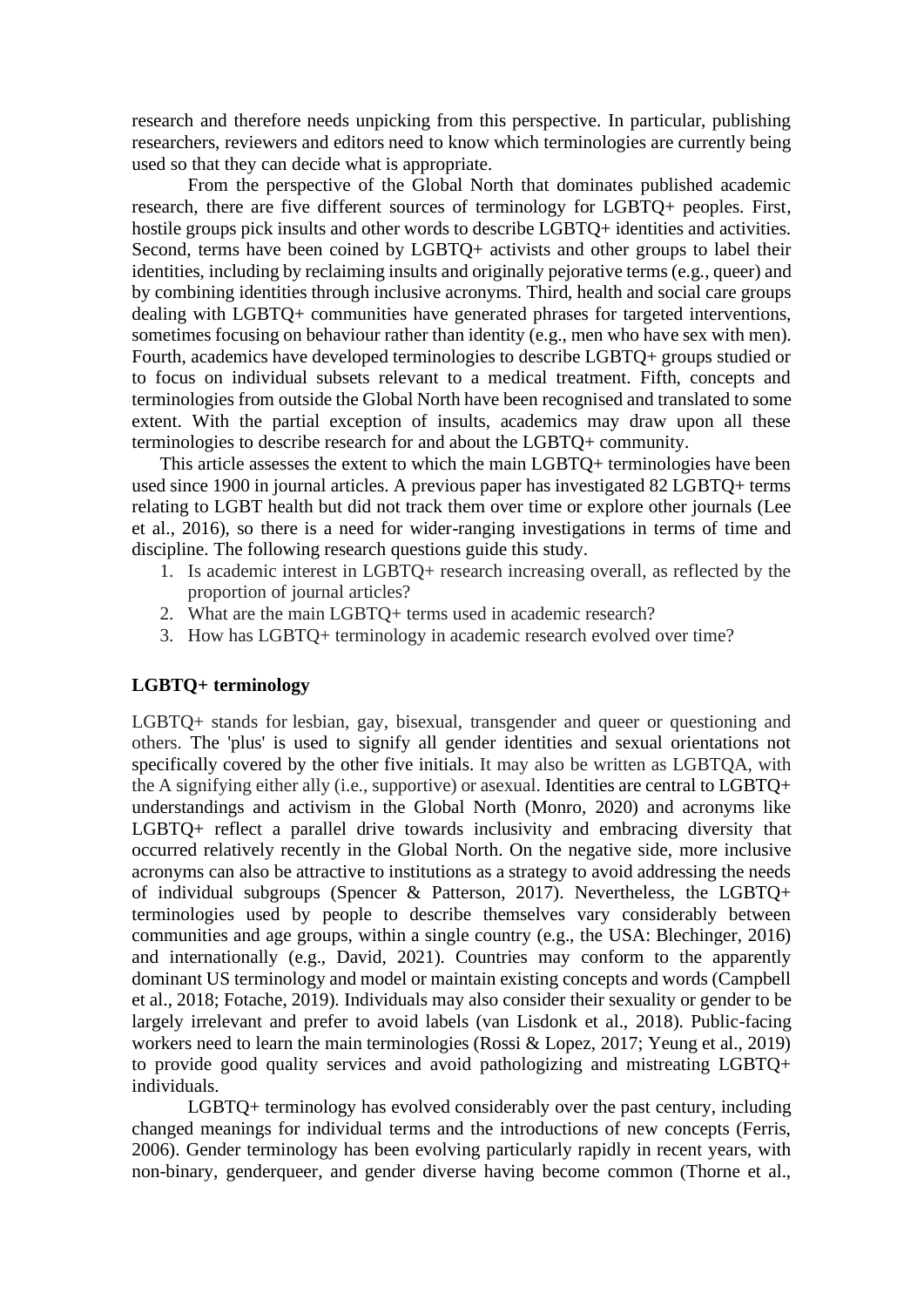2019). Some language changes have also arisen through intersections with other identities, such as "same gender loving" as a term within the African-American community (Parks, 2001). The situation is different in the health domain, however, when the focus can be on activities with health implications, rather than identities. This has led to terminology not used by the LGBTQ+ community, such as men who have sex with men (MSM), which was originally designed for AIDS-related health interventions, such as to avoid labelling people with categories that they found stigmatising. The overuse of this term in public health contexts has been criticised for erasing LGBTQ+ identities that may be important to the health or other issues involved, however (Young & Meyer, 2005), and it is important that the terminology used should reflect the salient characteristics investigated, such as behaviour or identity (Timmins & Duncan, 2020). For example, transgender individuals accessing health services can present with unique physical characteristics and psychological needs due to social victimisation, health outcomes due to gender-affirming hormonal therapy, and surgical interventions that can greatly impact the human body and exacerbate the risk of cardiovascular events and mental health complications (Bockting et al., 2013; Hawke et al., 2021; Tollinche et al., 2018).

General terminologies not based on identity, such as sexual and gender minorities, are also sometimes used (Matsuno et al., 2020). This phrase is inclusive, understandable to people unaware of acronyms, and avoids consigning anyone to the "+" part of LGBTQ+. LGBTQ+ individuals may consider the context and purpose of an interaction (e.g., medical, social) when evaluating the acceptability of terminologies used to describe them (Ryan, 2019), so academic and health-related terminology does not necessarily need to conform to their community norms. Nevertheless, general terminologies can still be problematic by hiding important differences within diverse groups and denying participants their chosen identities (Baker & Harris, 2020).

The term homosexual is of particular interest due to its early appearance and continued academic use despite its heteronormative and negative connotations (Cameron & Kulick, 2003; Motschenbacher, 2021). For example, the prominent *Journal of Homosexuality* retains it in its title to convey its lineage although the term is outdated and misleading about the journal's scope (Marinucci, 2019). The word homosexual seems to originate from German in the second half of the nineteenth century (Janssen, 2021) in the context of new sodomy laws and reflecting an increased desire of the state to control reproduction. At a similar time, academics discussed "sexual inversion", investigating possible reasons for homosexuality (Taylor, 1998), but homosexuality has since been employed as a medical category applied by (often unsympathetic) outsiders (Cameron & Kulick, 2003). Before this, the emphasis was on practices rather than the natures of the people employing them. Globally, LGBTQ+ terminologies such as hijra, muxe, and twospirit (*niizh manidoowag*, see: Ristock, Zoccole & Passante, 2010), a First Nations' term, already existed, however.

As the use of the term homosexual illustrates, academic LGBTQ+ terminologies have historically reflected or promoted many serious errors of understanding. These include classing sections of the community as abnormal or perverted, confusing sexuality with gender, and confusing gender identity with biological sex (Adams, 2015). For example, before the emergence of the term transgender in 1965, the terms transexual or transvestite have been used inappropriately.

The variety of terminologies used for the LGBTQ+ community has potential negative consequences for academic literature searches, especially outside the health domain (where retrieval strategies have been designed: Lee et al., 2016) because relevant information may not be found if it uses a little-known terminology. Even within the healthcare domain, the wide variety of terminology used in electronic health records has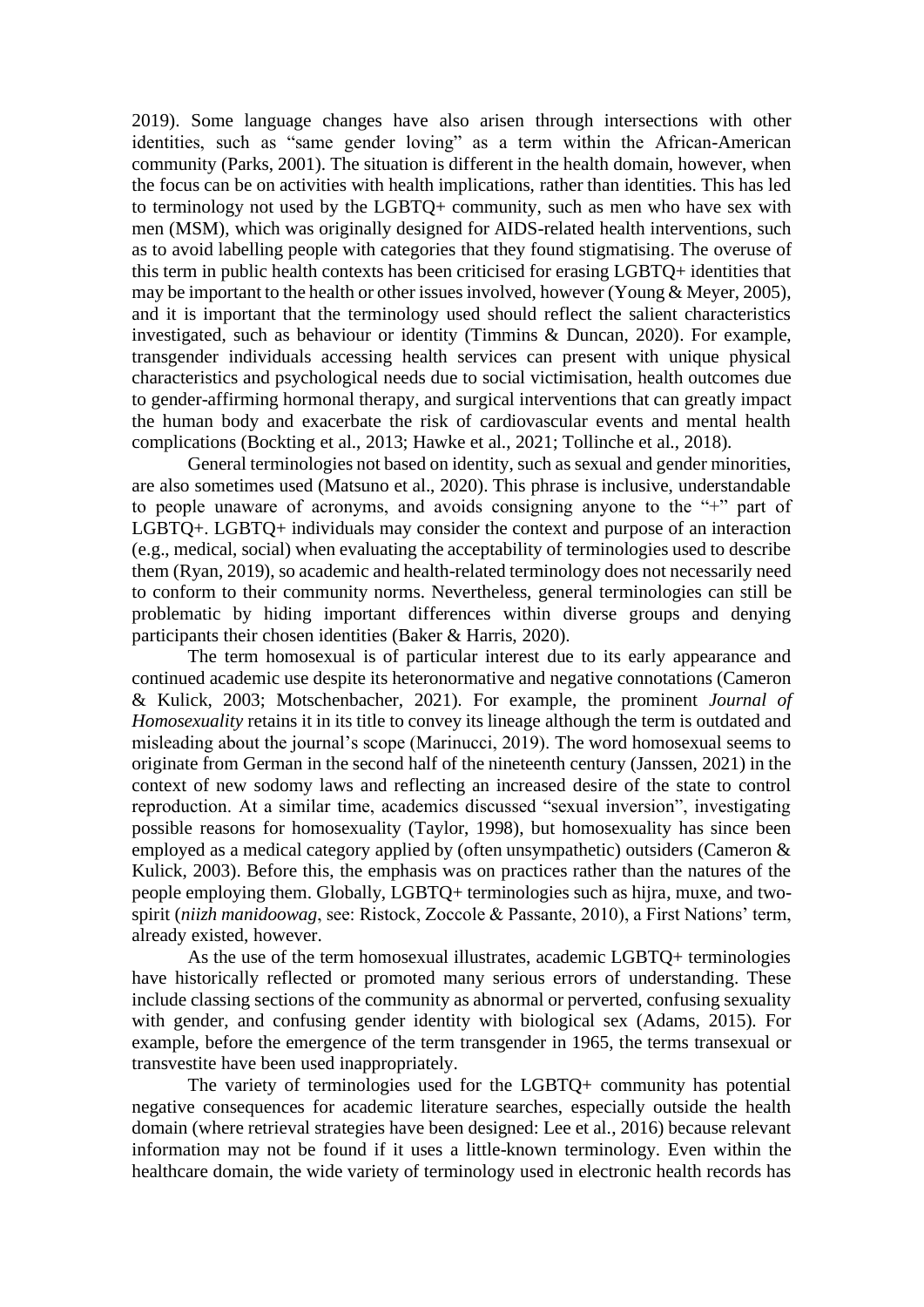been noted as a problem (Lau et al., 2020). This causes practical problems with the need to describe individuals and groups in the way that they choose. This issue seems to be academic-specific. There are also related challenges in LGBTQ+ collection building in libraries (Graziano, 2016), and in finding and indexing LGBTQ+ related books (Carmichael Jr, 2002). More generally, there often seems to be a lack of health and social care information for the LGBTQ+ community (Rose et al., 2013), which is exacerbated if it is more difficult to find. Whilst a solution is needed that both respects individuals' rights to self-define and health and other societal, literature search, and categorisation needs, the current paper focuses on the terminologies used in the academic domain.

One addition to note in relation to transgender research would be the increasing use of the term trans\* (with the asterisk). The term trans\* is thought to go beyond previous terminologies of trans or transgender which commonly represent only binary notions of gender such as trans-man or trans-woman who may have very different needs and experiences (Killermann, 2012). Those in favor of the asterisk "argue that it signals greater inclusivity of new gender identities and expressions and better represents a broader community of individuals" (Tompkins, 2014, p. 27) and allows a textual representation of the "capaciousness of the trans\* community" (Nicolazzo, 2021, p. 532). The inclusion of the asterisk borrows from the language of online search engines to encompass all identities that do not comply with gender norms or that reflect any other self-defined gender identity that does not align with an assigned birth sex. Ryan (2014) also suggested that the use of this term is common within younger individuals who participate in transgender blogs to be inclusive of all who participate in them. The use of the term in this way is designed to encourage readers to become aware of the various forms of unique identities and lived experiences that those within this broad community have. This has been evident in both general education (Neary, 2018; Russell, 2021) and physical education work (Ferguson & Russell, in press; Sykes & Smith, 2016) to reflect this more nuanced approach to gender studies.

## **Characterisations of LGBTQ+ research**

Although there are many literature reviews of aspects of LGBTQ+ literature, few studies have analysed its overall volume or terminologies, although some have reported tables of terminologies as part of wider analyses (e.g., Eliason, 2014). The main partial exception is a 1950-2007 bibliometric analysis of "medical research about LGBT persons", which found that almost a third was about HIV/AIDS and other sexually transmitted diseases, arguing that other health needs had not been adequately addressed (Snyder, 2011). Another partial exception is a bibliometric analysis of 4,321 citations from core journals in the LGBT studies field 1974-2010 (Antell, 2012). Whilst activist literature was sometimes cited, most citations targeted academic publications, were very interdisciplinary, and particularly drew upon medical papers. Within the field of LGBTQ+ studies, researchers drew upon a wide variety of disciplines but about half of it was about LGBTQ+ issues, at least as evidenced in the references in MSc dissertations at one Canadian university (Graziano, 2018). From a different perspective, a citation analysis of political science research showed that queer theory is marginal overall, with Judith Butler's work being the most influential (Smith & Lee, 2015). The Journal of Homosexuality 1974-1993 has also been investigated, finding a trend for a decrease in empirical research and an increase in historical research (Joyce & Schrader, 1999).

A few other bibliometric articles have analysed narrow topics. Sexual minority parenting research has been argued to often ignore theory and focus too much on applications (Farr, 2017). Same-sex parenting has also been systematically analysed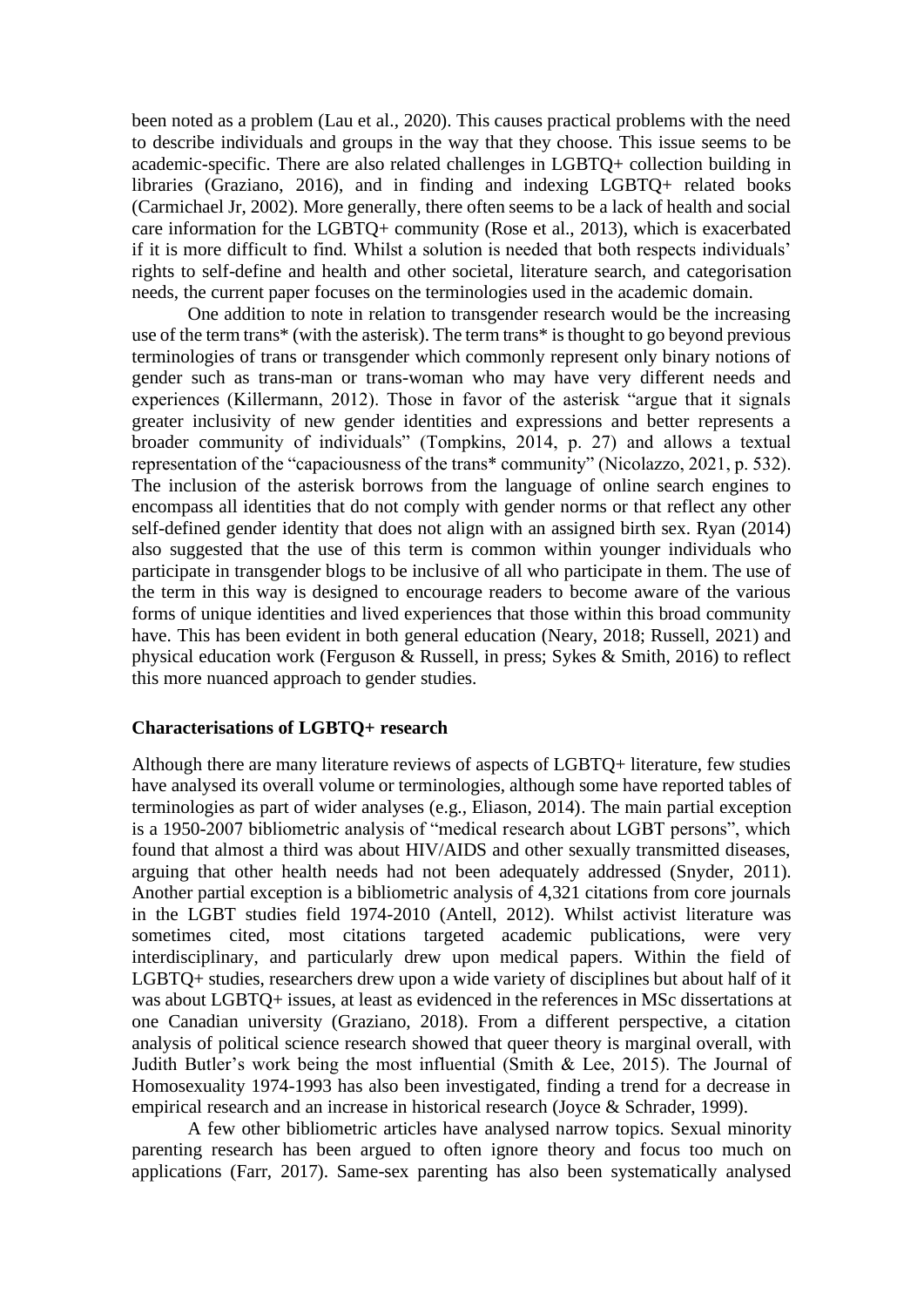(Schumm, 2010; Schumm & Crawford, 2019). An analysis of the topics within women's studies has shown that research about sexual minorities forms one of the six constituent clusters of research (Yun et al., 2020). The relative absence of social work research about lesbian and gay needs has also been noted, at least until 2012 (Pelts et al., 2014). These studies illustrate that fine-grained analyses of LGBTQ+ literature can give insights into progress and gaps.

Transgender-related topics have also been investigated from an academic publishing perspective, with disparate findings. There was a steady increase in gender dysphoria research 1970-2011, which were mostly observational case studies and crosssectional studies or narrative reviews (Eftekhar et al., 2015). A third of Spanish gender dysphoria research 1999-2015 was published in English, its main contexts were psychology and mental health, and it often focused on a few cases (Gómez-Gil et al., 2020). Spanish research about transsexuals 1973-2011 changed from an initial biological determinism perspective to a later incorporation of social context and feminist discourses (Navarro-Perez et al., 2014). Research about transgender health until 2017 mostly covered HIV, health, and discrimination, with the most publishing journal being *The International Journal of Transgenderism* (5%) (Sweileh, 2018). Finally, the most cited transgender research studies did not tend to attract more social media attention (Delli & Livas, 2021).

## **Methods**

The Scopus database was chosen as the data source because of its wider coverage of literature than the Web of Science (Martín-Martín et al., 2021) and its inclusion of a keyword exploration terms. Although Dimensions has even wider coverage (Thelwall, 2018), its document classification seems to be less reliable, which would allow some nonarticles to be included in the results. Google Scholar also has wider coverage (Martín-Martín et al., 2021) but does not split articles by document type, which was useful here.

An important limitation of Scopus is that it is not a comprehensive record of academic research, even though it seems to be more comprehensive than any other science-wide source. It is likely to have weak coverage of literature from the first half of the  $20<sup>th</sup>$  century due to loss of publications over time and disruption caused by two world wars (Thelwall & Sud, 2022). Scopus includes over 95% of MEDLINE titles but has apparently patchy coverage of early literature, for example indexing OLDMEDLINE from 1949 to 1965 (Scopus, 2020). Scopus originally indexed from 1996 but subsequently added earlier articles from reference lists and the records of 36 major publishers (Beatty, 2015). In addition, the close to ubiquitous use of abstracts has occurred only in the past few decades, with 50% of indexed articles first having an abstract in about 1985 (Thelwall  $& Sud, 2022$ ). Thus, any overall increases in the use of LGBTQ+ terminology over the past half century will be exaggerated. The balance between different terminologies may be influenced similarly by the increasing use of abstracts, however, unless one set is differently likely to be used in abstracts in comparison to titles. The results may also be affected if some terminology is disproportionately likely to be used in the literature not covered by Scopus.

A reasonably comprehensive set of LGBTQ+ query terms was needed to address the research questions. The method used to construct it and the final Scopus query are in Appendix 1. This combined query was used to track the total number of results. Shorter versions of the query were used to count the number of articles containing any given term, or set of related terms, as in the following example.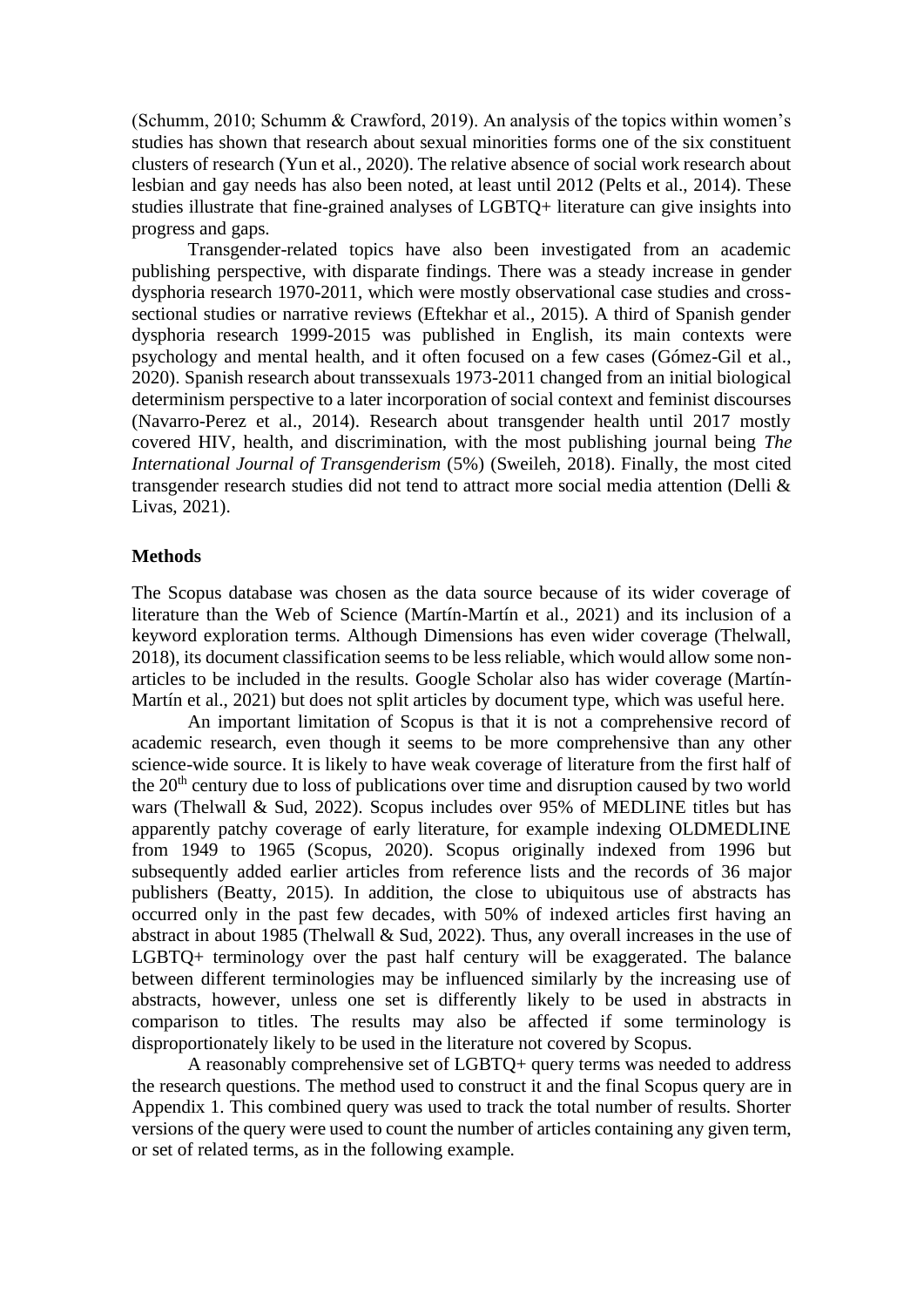TITLE-ABS (transexual OR transsexual OR transexualism OR transsexualism) AND LANGUAGE("English") AND SRCTYPE(j) AND DOCTYPE(ar) AND NOT SUBJAREA("AGRI") AND NOT SUBJAREA("VETE")

For comparison, the query below was used to count the number of qualifying journal articles in Scopus

LANGUAGE("English") AND SRCTYPE(j) AND DOCTYPE(ar) AND NOT SUBJAREA("AGRI") AND NOT SUBJAREA("VETE")

#### **Results and Discussion**

### *RQ1: Proportion of LGBTQ+ related journal articles*

The proportion of Scopus-indexed journal articles matching any of the LGBTQ+ terms (henceforth: LGBTQ+ research) has been increasing from the 1930s to now, although not evenly (Figure 1). Ignoring the spikes in the first half of the last century that may be due to uneven and low journal coverage in Scopus, the overall increase includes a bump between 1982 and 2000, a doubling since 2007 and a particularly rapid increase from 2012 to 2021, the cause of which is unknown. The subject areas, countries and journals of this research are summarised in the Appendix. These results give a positive answer to the first research question. Whilst early increases may be partly due to uneven journal coverage and late  $20<sup>th</sup>$  century increases may be partly due to in increasing proportion of articles having abstracts (i.e., capturing LGBTQ+ related articles that do not use these terms in their titles), the sharp recent increase seems unlikely to be due to either cause.

As shown in the next section, the Figure 1 bump in LGBTQ+ research between 1982 and 2000 was primarily due to publications using the term homosexual or homosexuality. This may have been due to HIV research, since based on a Scopus query for HIV, the first HIV journal article in Scopus was from 1982 (*n*=2, both from *Morbidity and Mortality Weekly Report*), with a rapid increase from 1985 (*n*=91) to 1998 (*n*=8874), followed by a slight decrease to 2003 (*n*=7888) and then a slower increase afterwards. The decrease in research mentioning LGBTQ+ identities before 2003 may therefore be due to a decrease in HIV/AIDs research indexed in Scopus. The rapid increase since about 2010 does not seem to have an equivalent cause and may be due to LGBTQ+ issues becoming recognised in a wider variety of academic research contexts.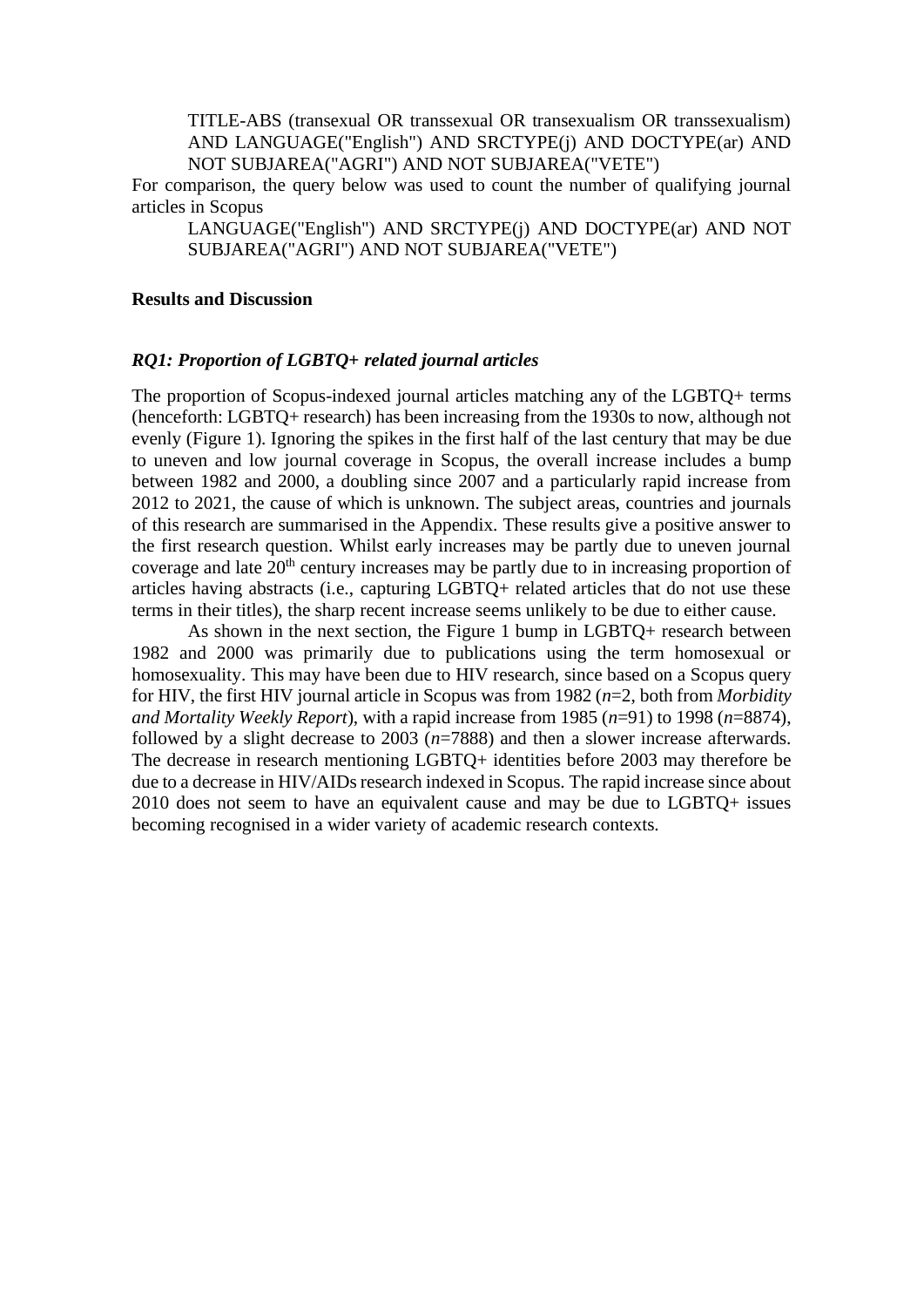

Figure 1. The percentage of Scopus articles matching any of the identified search terms or phrases between 1900 and 2021.

## *RQ2: LGBTQ+ terms used in academic research*

In answer to the second research question, forty-nine LGBTQ+ related terms (counting sets of related words as one term, as shown in Table 1) were found that were included in academic journal article titles or abstracts in Scopus, and that were almost exclusively used in an LGBTQ+ context (partial exception: LGB). This confirms both that a wide range of terms have been used in academic research and that a few terms are common. The figures are a bit misleading from an historical perspective because the coverage of Scopus has expanded annually and has increasingly indexed articles with abstracts, so more recent journal articles dominate the corpus analysed. Moreover, the meaning of some terms has changed over time in parallel with language changes and an increased understanding of the difference between sex and gender (Eliason, 2014).

Table 1. The percentage of Scopus LGBTQ+ articles matching the 49 LGBTQ+ terms selected for analysis. Note that acronyms include their + versions. The percentages are out of all 69403 matching Scopus LGBTQ+ articles.

 $D_{\text{measured}}$  of  $\mathcal{C}_{\text{measured}}$ 

|                           |          | referent of propus |         |
|---------------------------|----------|--------------------|---------|
|                           |          | $LGBTO+$           | journal |
| Term                      | Articles | articles           |         |
| gay                       | 21931    | 31.60%             |         |
| homosexua/ity/ities       | 15177    | 21.87%             |         |
| lesbian/ism               | 14446    | 20.81%             |         |
| bisexual/ity              | 12983    | 18.71%             |         |
| men who have sex with men | 10216    | 14.72%             |         |
| transgender               | 9302     | 13.40%             |         |
| queer                     | 7971     | 11.49%             |         |
| gender identity           | 6206     | 8.94%              |         |
| Sexual minority/ies       | 4188     | 6.03%              |         |
| sexual identity           | 3251     | 4.68%              |         |
| <b>LGBT</b>               | 2926     | 4.22%              |         |
|                           |          |                    |         |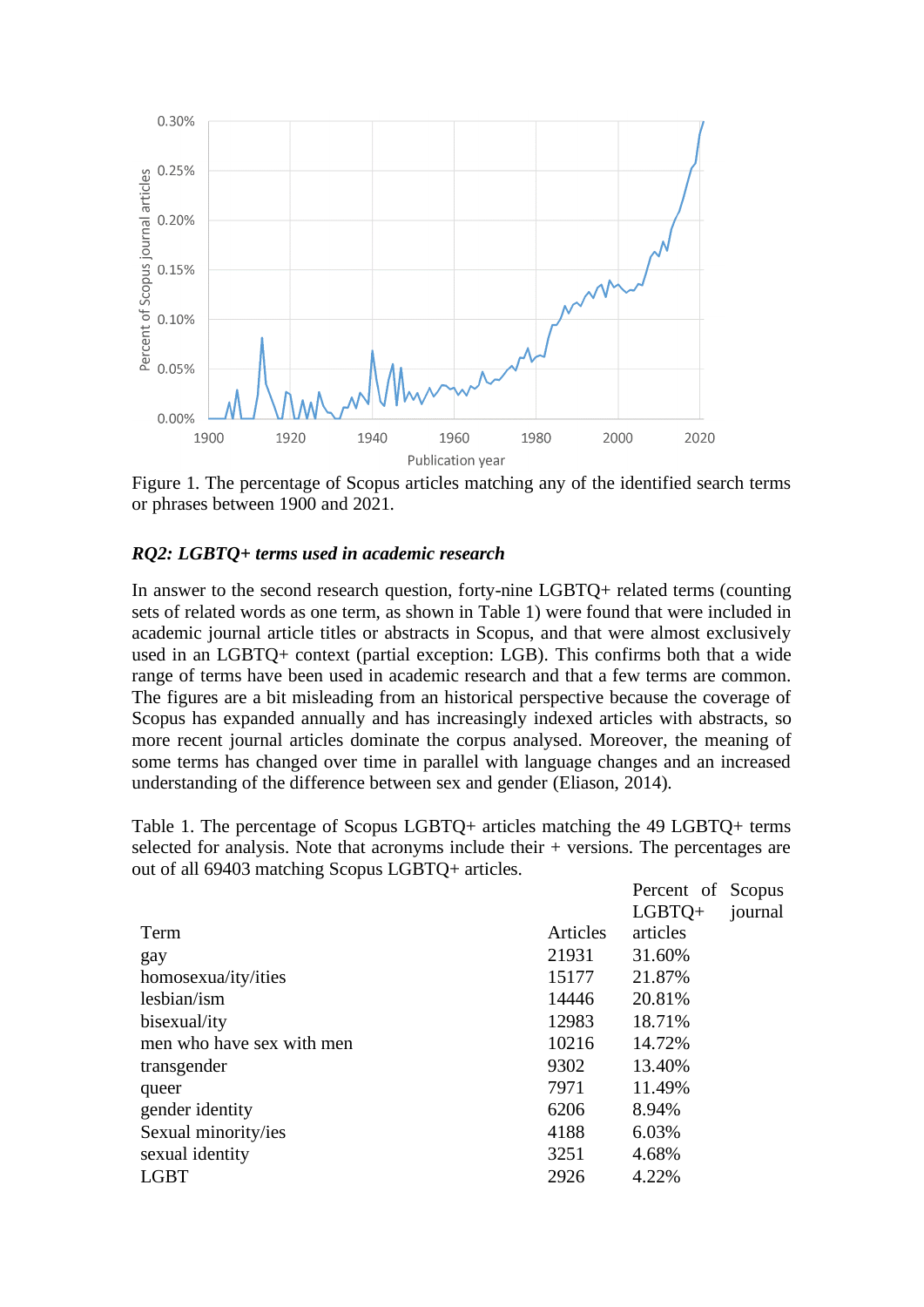| transexual/ism / transsexual/ism / trans-sexual     | 2405           | 3.47% |
|-----------------------------------------------------|----------------|-------|
| <b>LGBTQ</b>                                        | 2214           | 3.19% |
| <b>LGB</b>                                          | 1663           | 2.40% |
| same sex marriage                                   | 1130           | 1.63% |
| gender dysphoria                                    | 921            | 1.33% |
| same sex couple                                     | 914            | 1.32% |
| heterosexism                                        | 780            | 1.12% |
| sexual and gender minority/ies                      | 767            | 1.11% |
| queering                                            | 757            | 1.09% |
| non-heterosexual / nonheterosexual                  | 707            | 1.02% |
| same sex relationship                               | 664            | 0.96% |
| trans people/ person                                | 457            | 0.66% |
| trans female/woman/women                            | 419            | 0.60% |
| same sex parents/ing                                | 294            | 0.42% |
| gender reassignment                                 | 285            | 0.41% |
| trans male/man/men                                  | 270            | 0.39% |
| nonbinary gender/person/people/patient / non-binary |                |       |
| person/gender/people/patient                        | 253            | 0.36% |
| <b>LGBTI</b>                                        | 230            | 0.33% |
| gender transition                                   | 207            | 0.30% |
| gender queer / genderqueer                          | 198            | 0.29% |
| <b>GLBT</b>                                         | 188            | 0.27% |
| same sex attracted                                  | 171            | 0.25% |
| women who have sex with women                       | 149            | 0.21% |
| <b>LGBTIQ</b>                                       | 146            | 0.21% |
| <b>LGBTQI</b>                                       | 123            | 0.18% |
| gender transformation                               | 121            | 0.17% |
| <b>LGBTQIA</b>                                      | 96             | 0.14% |
| <b>GLBTQ</b>                                        | 63             | 0.09% |
| homophile                                           | 59             | 0.09% |
| gender and sexual diversity                         | 56             | 0.08% |
| sex transformation                                  | 31             | 0.04% |
| sexual dissidents                                   | 17             | 0.02% |
| same gender loving                                  | 15             | 0.02% |
| <b>GLBQ</b>                                         | 12             | 0.02% |
| heteroflexible                                      | 11             | 0.02% |
| lesbigay                                            | 9              | 0.01% |
| women loving women                                  | 8              | 0.01% |
| bicurious                                           | $\overline{4}$ | 0.01% |

## *RQ3: Evolution of terminology over time*

The third research question is answered by figures 2 to 5. The most used LGBTQ+ terminology in academia overall was *homosexual*/*homosexuality* (including plurals) until 1997, and it occurred in at least half of LGBTQ+ journal article titles or abstracts until the mid-1990s (Figure 2). It was overtaken by the positive term *gay*, which was in turn overtaken by *transgender* in 2020. Figure 2 also shows that homosexual terminology has been increasingly replaced by more specific or more general words and seems to be on a disappearing trajectory. As discussed above, the historically dominant term homosexual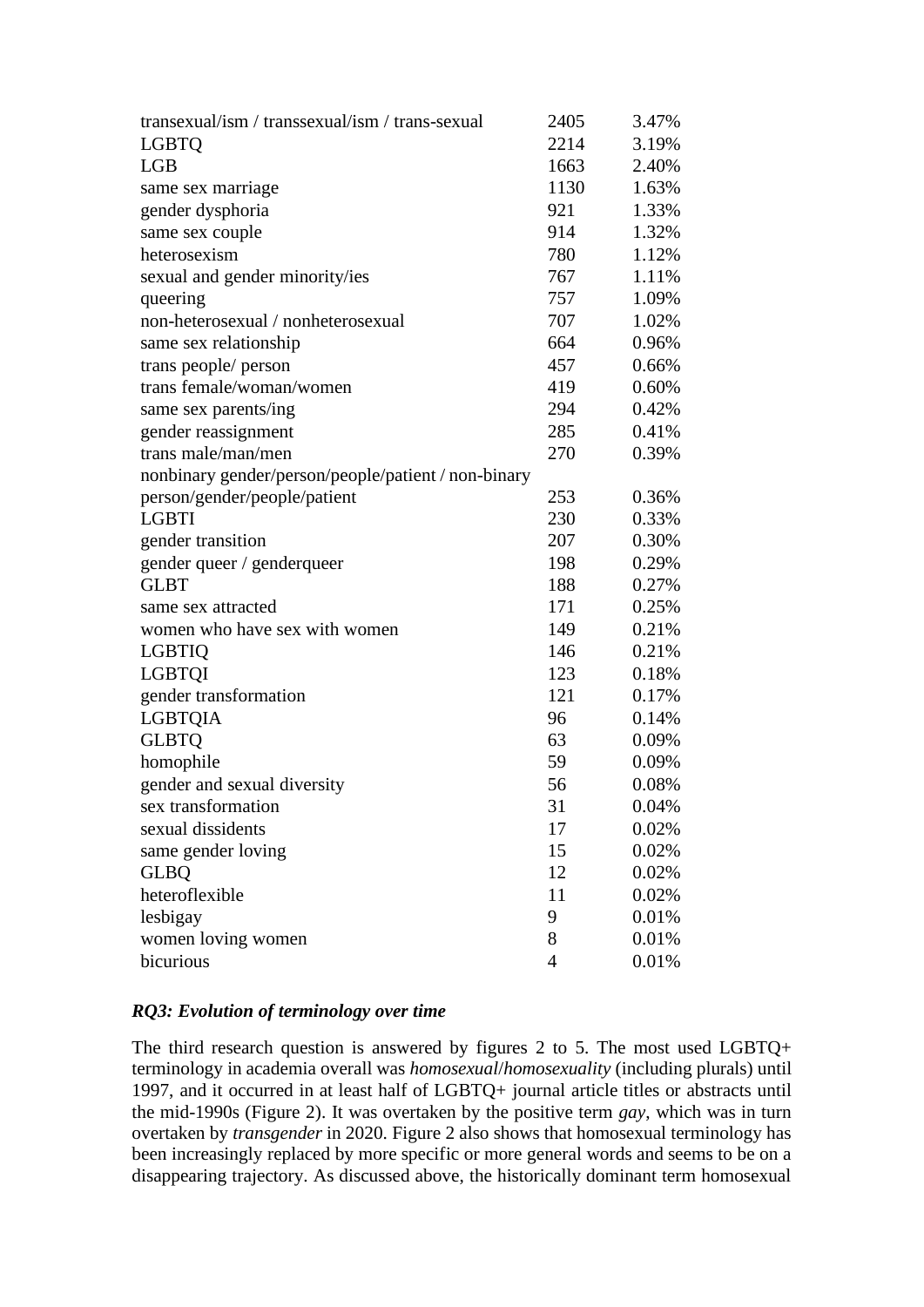has connotations of the era when gay love was illegal and medicalised as deviant and seems to be rarely used inside the LGBTQ+ community. Although the intention behind using it might be scientific objectivity (Luoto & Jonason, 2022), avoiding using the term would usually be a sign of respect, especially for the identities of study participants (Baker & Harris, 2020). Employing terms evidently used within the LGBTQ+ community suggests an in-group perspective or cultural competence rather than an out-group perspective (Matsick et al,, in press) or microaggression. In the USA, it associates with negative attitudes in some contexts (McCabe, 2019; Smith et al., 2018) and some organisations consider it to be offensive (e.g., GLAAD, 2022). Thus, study participants might feel demeaned to see that they had participated in an investigation into "homosexuals". Nevertheless, it is reasonable to use the term homosexual for those that self-identify with it and prefer it, such as some older people and also for historical studies or to reflect the terminology used in the context studied (e.g., "How a "hunt for Homosexuals" in 1987 ultimately contributed to a real change in emancipation for gay men serving in the armed forces of the Netherlands": Müller, 2021). It may also be accepted in some parts of the world or be the best available English translation of a local term. Thus, perhaps the default perspective for researchers should be to avoid the term homosexual unless there are special reasons for including it.

Variants of *lesbian*, and *bisexual*, are also common in academia. These arguably represent, with gay, the main acceptable historical sexual orientation labels. All three had been in use for decades but increased in relative frequency from the mid-1980s, presumably replacing homosexual.

From the early 1990s, another common set of terms emerged, representing different word origins and purposes. The phrase *men who have sex with men* emerged in response to the HIV crisis to describe a group of people that would be at high risk of becoming infected if they did not have safe sex. It first appeared in Scopus in 1991 in an Australian article about AIDS and public health (Connell et al., 1991). It originated as a health promotion term that attempts to include all people for whom the safe sex message is most important in the context of AIDS. It avoids the terminology "gay" so that it could include bisexual men and men that would not describe themselves as gay, despite sometime having sex with other men. Using a terminology that would not be used by the target group seems acceptable in this context in the interests of clarity, although MSM has often been inappropriately used (Timmins & Duncan, 2020).

*Queer* is a reclaimed word (like gay) and a common non-medical term that attempts to be inclusive of different LGBTQ+ identities. It is an activist term that incorporates LGB and other varieties of sexuality and is inclusive of gender nonconformity. Queer in Figure 4 is reported separately to queering, which has a specifically academic interpretation from queer theory (Butler, 2011).

The term *nonbinary* seems to have been used first in the late 2010s and is likely to continue to increase in usage in the near future as academia recognises the concept and incorporates nonbinary people in research designs and projects.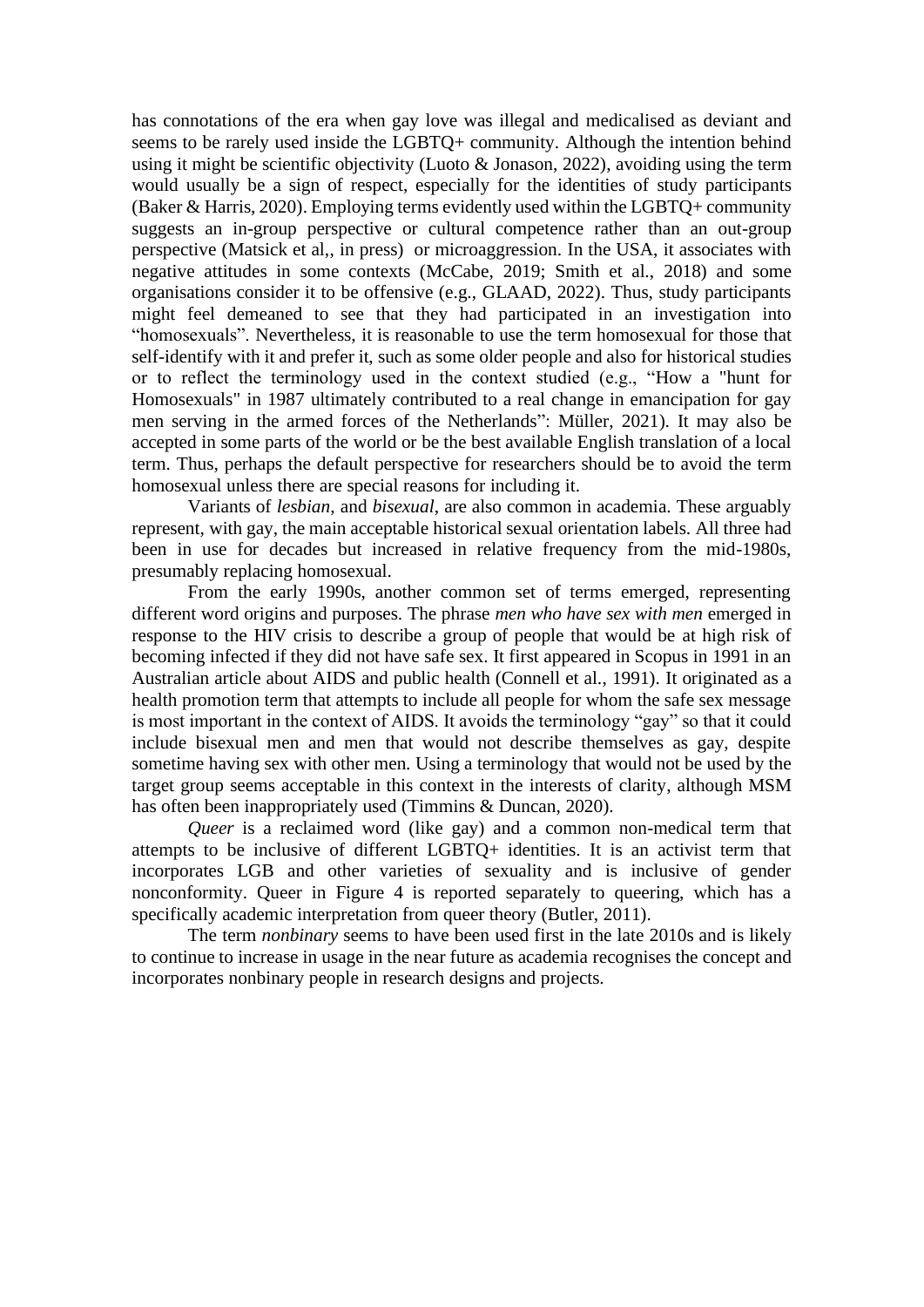

Figure 2. The percentage of Scopus LGBTQ+ articles matching core search terms or phrases between 1950 and 2021.

Terms related to *transsexual* and *transgender* have very different evolutions, with the latter almost completely replacing the former (Figure 3). The term transexual peaked in 1979 but seems to have now almost disappeared. In 1979, 27 of the 44 transexual LGBTQ+ articles were classified by Scopus as Medicine and 19 were Psychology so presumably this was an era learning about the need for medical transitions and the medical steps involved (e.g., one article from 1979 was, "Construction of natural appearing female genitalia in the male transsexual"). The term transexual refers to people with a gender identity different from their birth-assigned sex and seek to transition to align their body with their experienced gender. The term transgender is more general, encompassing all people that experience a gender identity differing from their birth-assigned sex, irrespective of whether they wish to medically transition. It seems likely that the term transgender has largely replaced the term transexual as a more general term, reflecting an improved academic understanding of the situation (although not universally accepted). Phrases like "trans man/woman/person" have also started to be used from 2010, either to avoid the transexual/transgender divide or as a convenient transgender shorthand.

The most logical continuing context for transexual would be in research about medical transitioning. The term transexual is also used in non-human research. For example, in the article, "Testicular inducing steroidogenic cells trigger sex change in groupers", the concept of transgender would be unnecessarily general and the term transexual has a different meaning. It also seems to be used in translated articles from non-English speakers in Scopus (e.g., "From the variability of desire to the variability of gender: some reflections on the increase in female-to-male transsexuality | [Von der variabilität des begehrens zur variabilität des geschlechts 1: einige überlegungen zur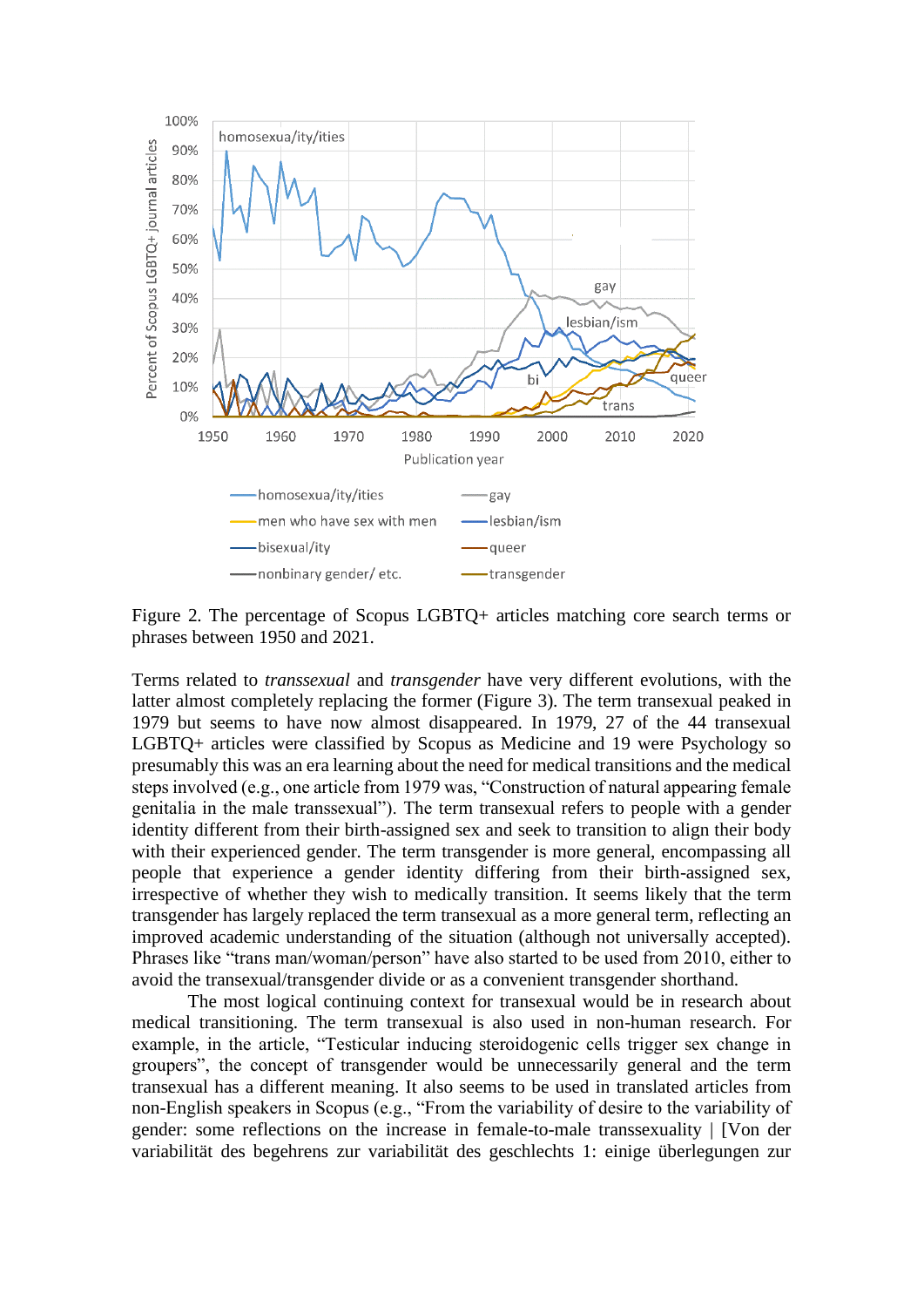zunahme von frau-zu-mann-transsexualität]", suggesting a potentially outdated translation.



Figure 3. The percentage of Scopus LGBTQ+ articles matching transgender and transsexual search terms or phrases between 1950 and 2021.

Acronyms for the LGBTQ+ community started to appear in Scopus journal articles in 1995 and whilst LGBT has been the most popular for most years, it was overtaken by LGBTQ (incorporating LGBTQ+) in 2018 (Figure 4). The other acronyms are all much less used. The graph shows that no acronym is universal, and that minority acronyms coexist alongside the main ones. The first acronym, LGB, is still common, perhaps for sexuality-related studies that are not specifically relevant to the transgender and nonbinary communities. Presumably, LGBTQ and/or LGBTQ+ are currently replacing LGBT as the most inclusive acronym of choice, with the latter term perhaps eventually disappearing.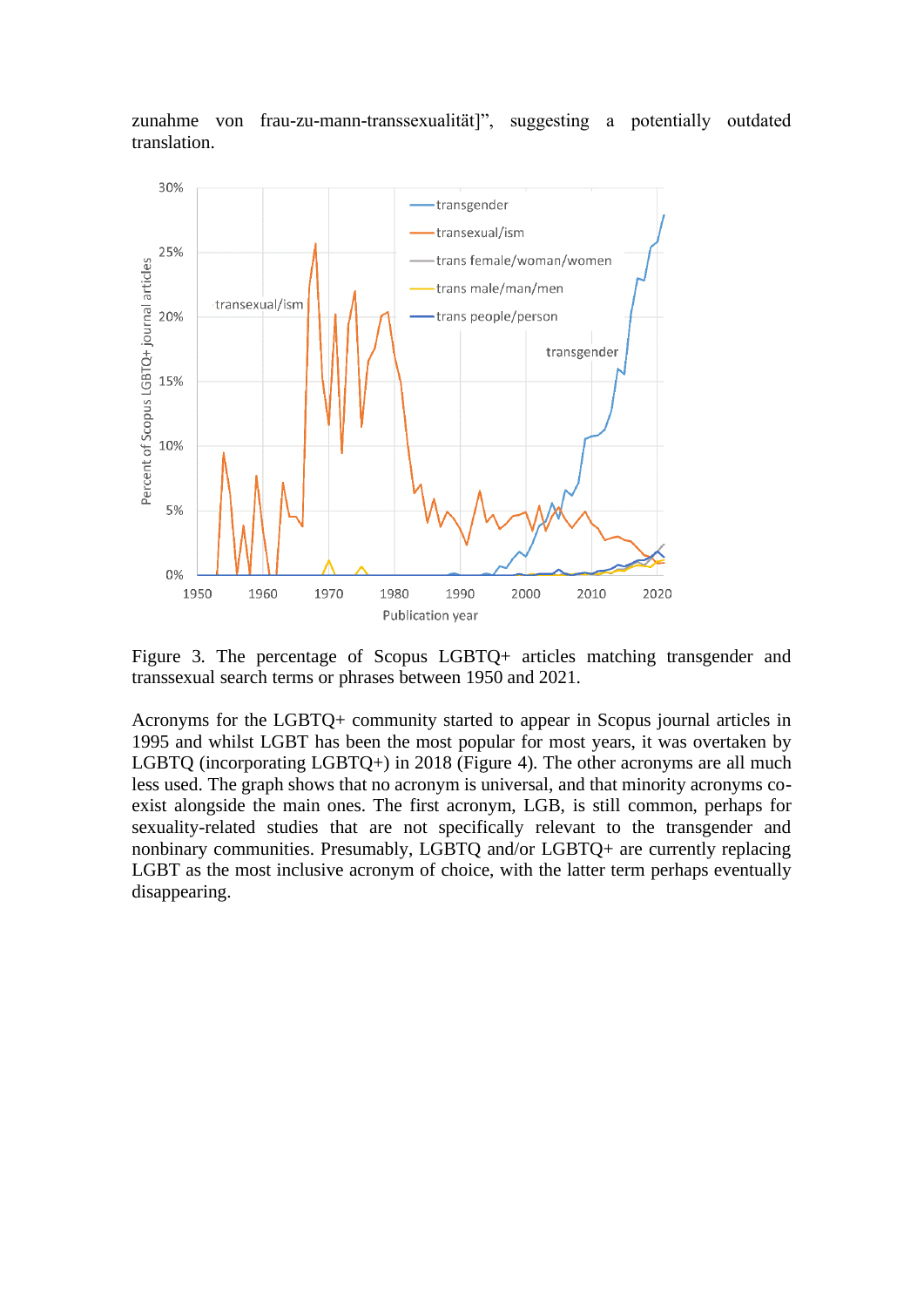

Figure 4. The percentage of Scopus LGBTQ+ articles matching selected initials between 1960 and 2021. The LGB line excludes multiple false matches for different uses of the initials (e.g., Locust Bean Gum).

Of the four phrases identified, sexual minorities (including gender and sexual minorities) is by far the most common (Figure 5). This phrase started to increase in uptake from the mid-1990s and is still rapidly increasing in popularity. The more inclusive version, sexual and gender minorities, began to be adopted in the early 2010s and seems to be rapidly becoming more popular. Its use is probably helped by being a MeSH term [\(https://id.nlm.nih.gov/mesh/D000072339.html\)](https://id.nlm.nih.gov/mesh/D000072339.html), although the current study ignored the article keywords (unless they also occurred in the title or abstract). These phrases are more inclusive and general than, for example, MSM, but can still be problematic in some contexts (Baker & Harris, 2020). Finally, the two phrases with the terms dissidents and diversity are both relatively rare. Papers about sexual dissidents seem to analyse contexts outside the Global North, such as countries with restrictive sexuality laws. The phrase "gender and sexual diversity" occurs most in the journal *Sex Education*, suggesting a narrow educational context.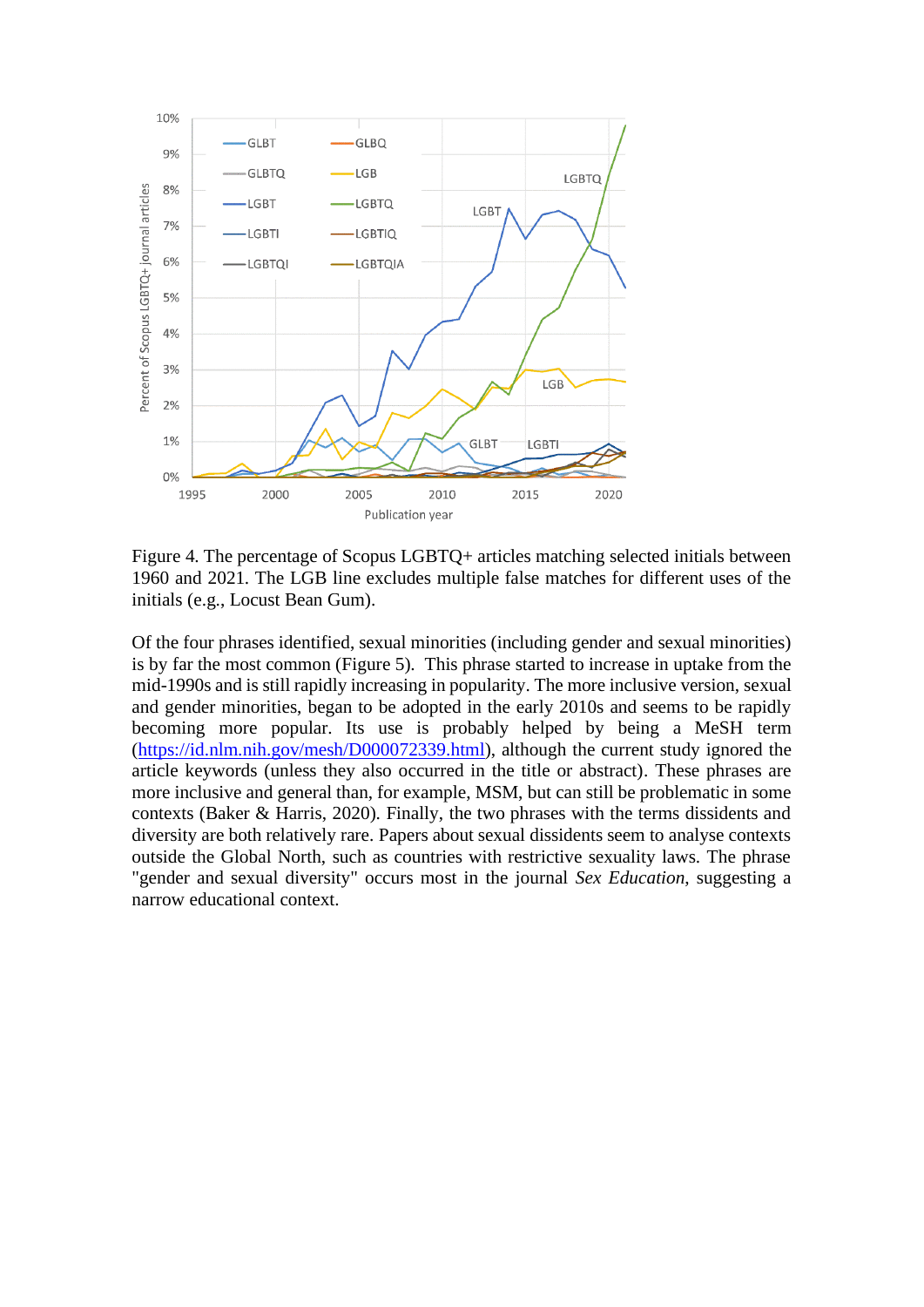

Figure 5. The percentage of Scopus LGBTQ+ articles matching inclusive phrases between 1975 and 2021.

#### **Summary**

As a reminder of the main limitations, the results relate only to English language Scopusindexed journal articles. A substantial proportion of the LGBTQ+ literature may be written in other languages (e.g., Gómez-Gil et al., 2020) and be in other formats, such as books and book chapters, or be in literature not indexed by Scopus, for example because it is more nationally oriented.

The results show that LGBTQ+ research is rapidly increasing in prevalence in academia and that the terminology it uses is plural but evolving. Moreover, it seems to have embraced inclusive terminologies whilst mentions of homosexuality seem to be disappearing, which is a welcome development. These are all very positive trends from an LGBTQ+ perspective and represent a welcome and dramatic turnaround from the initial horrific, sinister, and destructive medicalised and deviance-based engagement of academia with LGBTQ+ identities.

The results also show that academic research employs a variety of terminologies combining specificity (e.g., trans man) and inclusivity (e.g., sexual and gender minorities) with origins in activist labels (e.g., LGBTO+), health promotion or medical terminology (e.g., men who have sex with men) and academic theories (e.g., queering). Within this, a switch in focus from transexual to transgender terminology is particularly sharp, probably reflecting increased understanding and foregrounding non-medical issues. Clearly, no terminologies are currently dominant, with this plurality reflecting the differing needs of research and mostly an attempt to be supportive and inclusive in the use of appropriate words and phrases.

From a researcher, reviewer and editor perspective, the current plurality of terminology suggests that authors should have flexibility to choose appropriate words to describe the LGBTQ+ communities involved in their studies. Nevertheless, this conclusion is made from a purely numerical perspective, and it is important to understand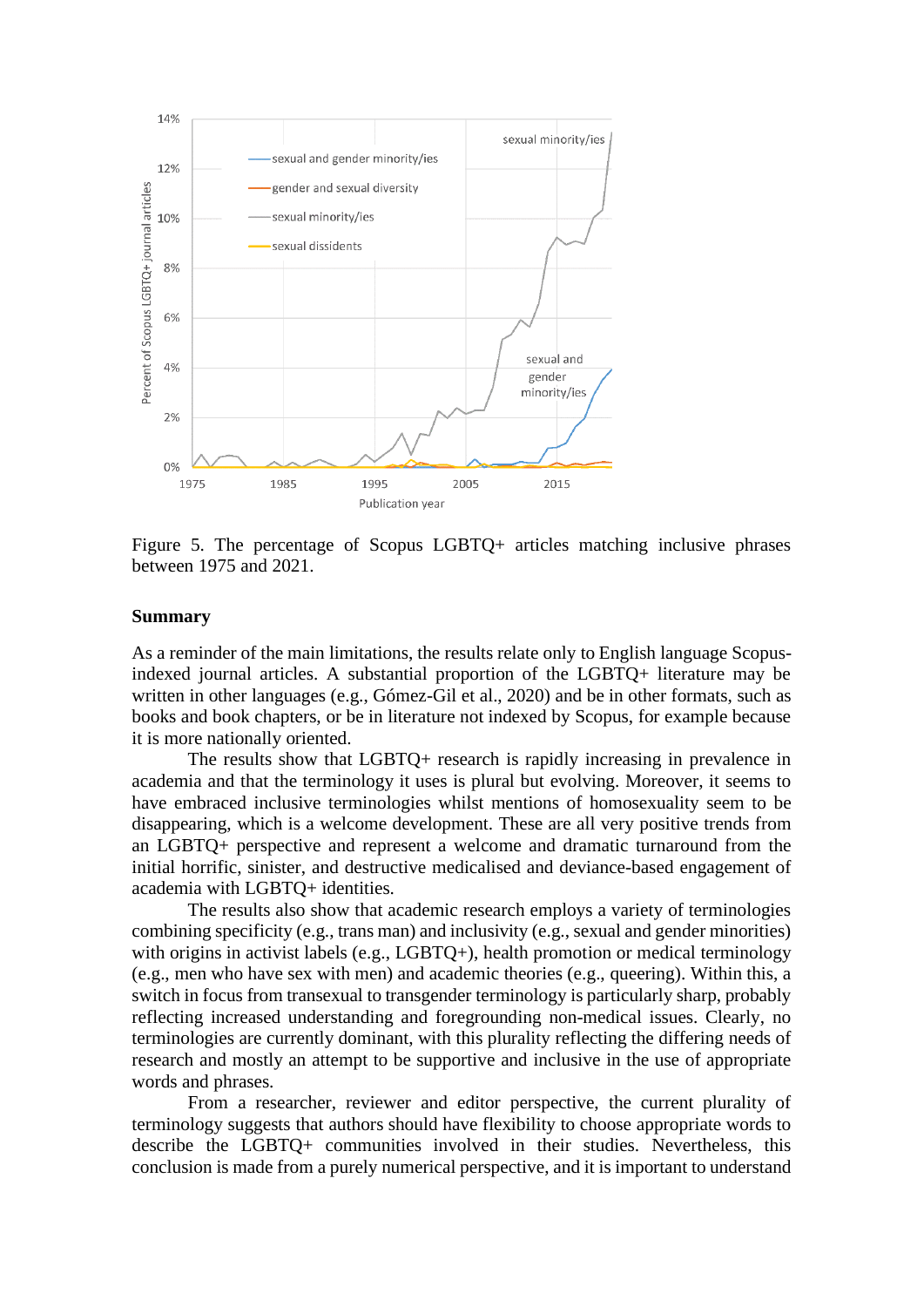any controversy about the use of a lesser-used terminology (e.g., Young & Meyer, 2005) before deciding whether it is appropriate. For the *Journal of Homosexuality*, it has a name that was mainstream at its foundation in 1976 but is no longer seems current, at least in parts the Global North. In the context of academic journals, longevity is a marker of success and so the obsolescence of the name may have positive connotations as well as brand recognition. Many journals seem to retain obsolete names because of this (e.g., *Philosophical Transactions of the Royal Society*, many journals called *Acta*… or *Proceedings of the...*). Since the journal is international and readers can presumably understand from its articles that it is a supportive space, there does not seem to be a pressing need to change its name. In support of this, some LGBTQ+ organisations retain the term in their names (e.g., UK's Campaign for Homosexual Equality; Italy's Circle of Homosexual Culture Mario Mieli; Chile's Movimiento de Integración y Liberación Homosexual; France's Homosexualités et Socialisme). However, a name change might become inevitable if there is community pressure to eradicate outdated terminology with medicalised origins.

From a literature search (information retrieval) perspective, the plurality of terminology used for LGBTQ+ research makes the task of finding relevant literature difficult, and researchers should not assume that currently popular terminology would be used in all recent papers. The terms employed in the Scopus query of the current study might form a starting point for attempts at comprehensive literature searches for LGBTQ+ related issues.

#### **References**

- Adams, M. A. (2015). Traversing the transcape: A brief historical etymology of trans\* terminology. In: Capuzza, J.C., & Spencer, L.G. (Eds.) *Transgender communication studies: Histories, trends, and trajectories.* Lexington, KY: Lexington Books (pp. 173-185).
- Antell, K. (2012). The citation landscape of scholarly literature in LGBT studies: A snapshot for subject librarians. *College & Research Libraries*, 73(6), 584-602.
- Baker, K. E., & Harris, A. C. (2020). Terminology Should Accurately Reflect Complexities of Sexual Orientation and Identity. American Journal of Public Health, 110(11), 1668-1669.
- Baker, P. (2003). *Polari-the lost language of gay men.* London: Routledge.
- Beatty, S. (2015). Breaking the 1996 barrier: Scopus adds nearly 4 million pre-1996 articles and more than 83 million references. https://blog.scopus.com/posts/breaking-the-1996-barrier-scopus-adds-nearly-4 million-pre-1996-articles-and-more-than-83
- Blechinger, D. R. (2016). Understanding the LGBT communities. In *Lesbian, gay, bisexual, and transgender healthcare* (pp. 3-21). Springer, Cham.
- Bockting, W. O., Miner, M. H., Swinburne, R. E., Hamilton, A., & Coleman, E. (2013), Stigma, mental health, and resilience in an online sample of the US transgender population. *American Journal of Public Health,* 103(5), 943–951. https://doi.org/10.2105/AJPH.2013.301241
- Butler, J. (2011). Gender trouble: Feminism and the subversion of identity. Oxford, UK: Routledge.
- Cameron, D., & Kulick, D. (2003). *Language and sexuality.* Cambridge, UK: Cambridge University Press.
- Campbell, D. G., Guimarães, J. A. C., Pinho, F. A., Martínez-Ávila, D., & Nascimento, F. A. (2018). The Terminological Polyhedron in LGBTQ Terminology: Self-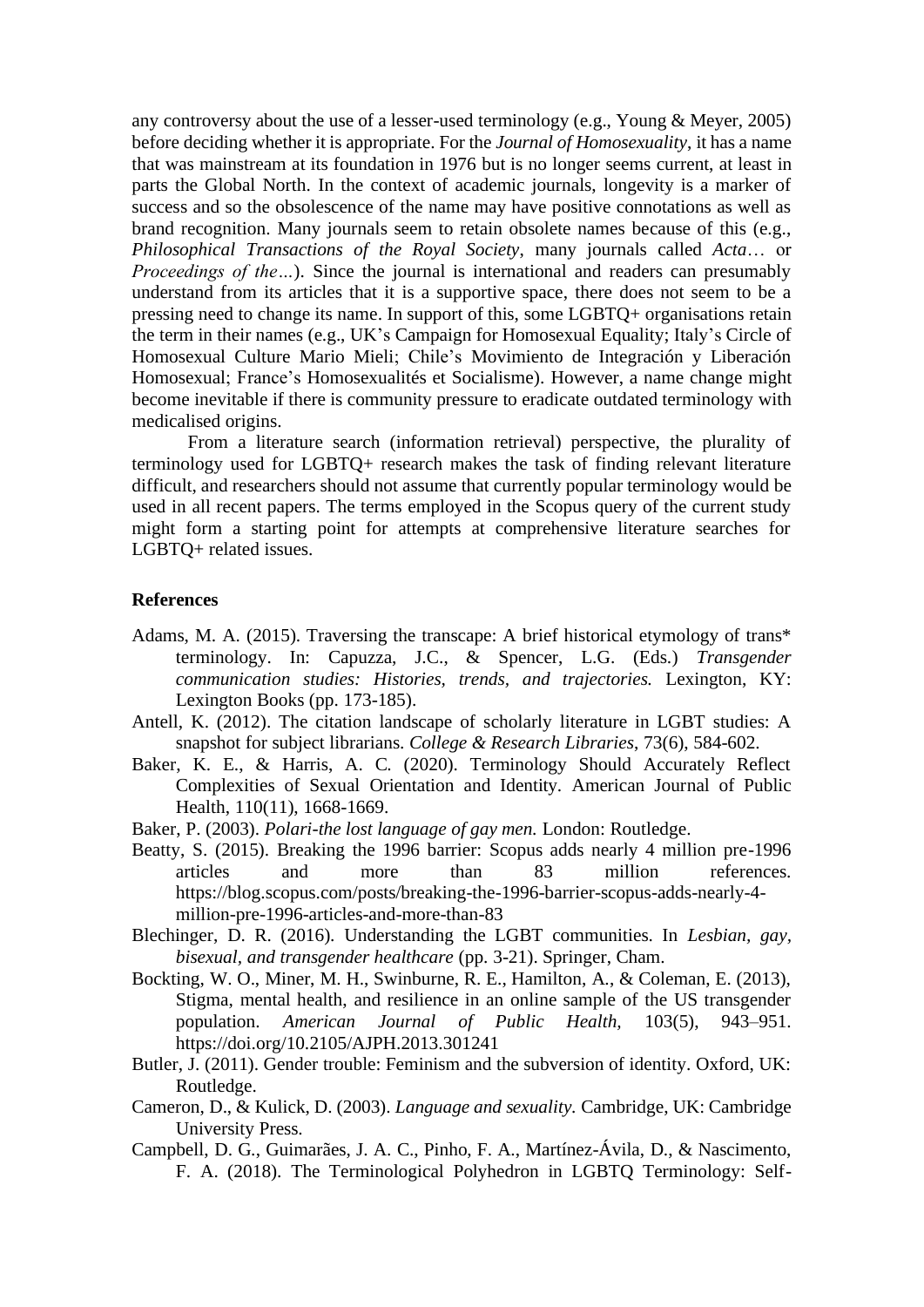Naming as a Power to Empower in Knowledge Organization. *Knowledge Organization,* 44(8), 586-591.

- Carmichael Jr, J. V. (2002). Effects of the gay publishing boom on classes of titles retrieved under the subject headings "homosexuality," "gay men," and "gays" in the OCLC WorldCat database. *Journal of Homosexuality*, 42(3), 65-88.
- Connell, R. W., Dowsett, G. W., Rodden, P., Davis, M. D., Watson, L., & Baxter, D. (1991). Social class, gay men and AIDS prevention. *Australian Journal of Public Health,* 15(3), 178-189.
- David, E. (2021). *Transpinay: Genealogy of a term. Sexualities,* 13634607211024563. https://doi.org/10.1177%2F13634607211024563
- Davis, C. (2021). The queens' English: The LGBTQIA+ dictionary of lingo and colloquial expressions. London: Square Peg.
- Delli, K., & Livas, C. (2021). Tracking trends of transgender health research online: are researchers and the public on the same page? *Culture, Health & Sexuality*, 23(6), 854-865.
- Eftekhar, M., Ahmadzad-Asl, M., Naserbakht, M., Taban, M., Jalali, A., & Alavi, K. (2015). Bibliographic characteristics and the time course of published studies about gender dysphoria: 1970–2011. *International Journal of Transgenderism*, 16(3), 190-199.
- Eliason, M. J. (2014). An exploration of terminology related to sexuality and gender: arguments for standardizing the language. Soc Work Public Health, 29(2), 162-175.
- Farr, R. H., Tasker, F., & Goldberg, A. E. (2017). Theory in highly cited studies of sexual minority parent families: Variations and implications. *Journal of Homosexuality*, 64(9), 1143-1179.
- Ferguson, L., & Russell. K. (in press). Gender performance in the sporting lives of young trans\* people.
- Ferris, J. L. (2006). The nomenclature of the community: An activist's perspective. In M. D. Shankle (Ed.), *The Handbook of Lesbian, Gay, Bisexual, and Transgender Public Health: A Practitioner's Guide to Service* (pp. 3–10). New York, NY: Harrington Park Press.
- Fotache, I. (2019). Japanese 'LGBT Boom' Discourse and its Discontents. In Cottet, E. and Picq, M. (Eds.) *Sexuality and Translation in World Politics.* London: E-International Relations Publishing (pp. 27-41).
- GLAAD (2022). Glossary of Terms: LGBTQ. https://www.glaad.org/reference/terms
- Gómez-Gil, E., Flo, M., Fernández, R., Esteva, I., & Gómez-Gil, F. J. (2020). Spanish research in gender dysphoria: A review of more than 20 years of biomedical literature. *Actas Esp Psiquiatr*, 48(6), 266-81.
- Graziano, V. (2016). LGBTQ collection assessment: Library ownership of resources cited by master's students. *College & Research Libraries,* 77(1), 114-127.
- Graziano, V. (2018). LGBTQ studies and interdisciplinarity: A citation analysis of master's theses. *Portal: Libraries and the Academy*, 18(1), 93-116.
- Hall, K., Levon, E., & Milani, T. M. (2019). Navigating normativities: Gender and sexuality in text and talk. *Language in Society*, 48(4), 481-489.
- Hawke, L. D., Hayes, E., Darnay, K., & Henderson, J. (2021). Mental health among transgender and gender diverse youth: An exploration of effects during the COVID-19 pandemic. *Psychology of Sexual Orientation and Gender Diversity.* https://doi.org/10.1037/sgd0000467
- Janssen, D. F. (2021). Homosexual/Heterosexual: First Print Uses of the Terms by Daniel von Kászony (1868–1871). *Journal of Homosexuality*, 1-6. https://doi.org/10.1080/00918369.2021.1933777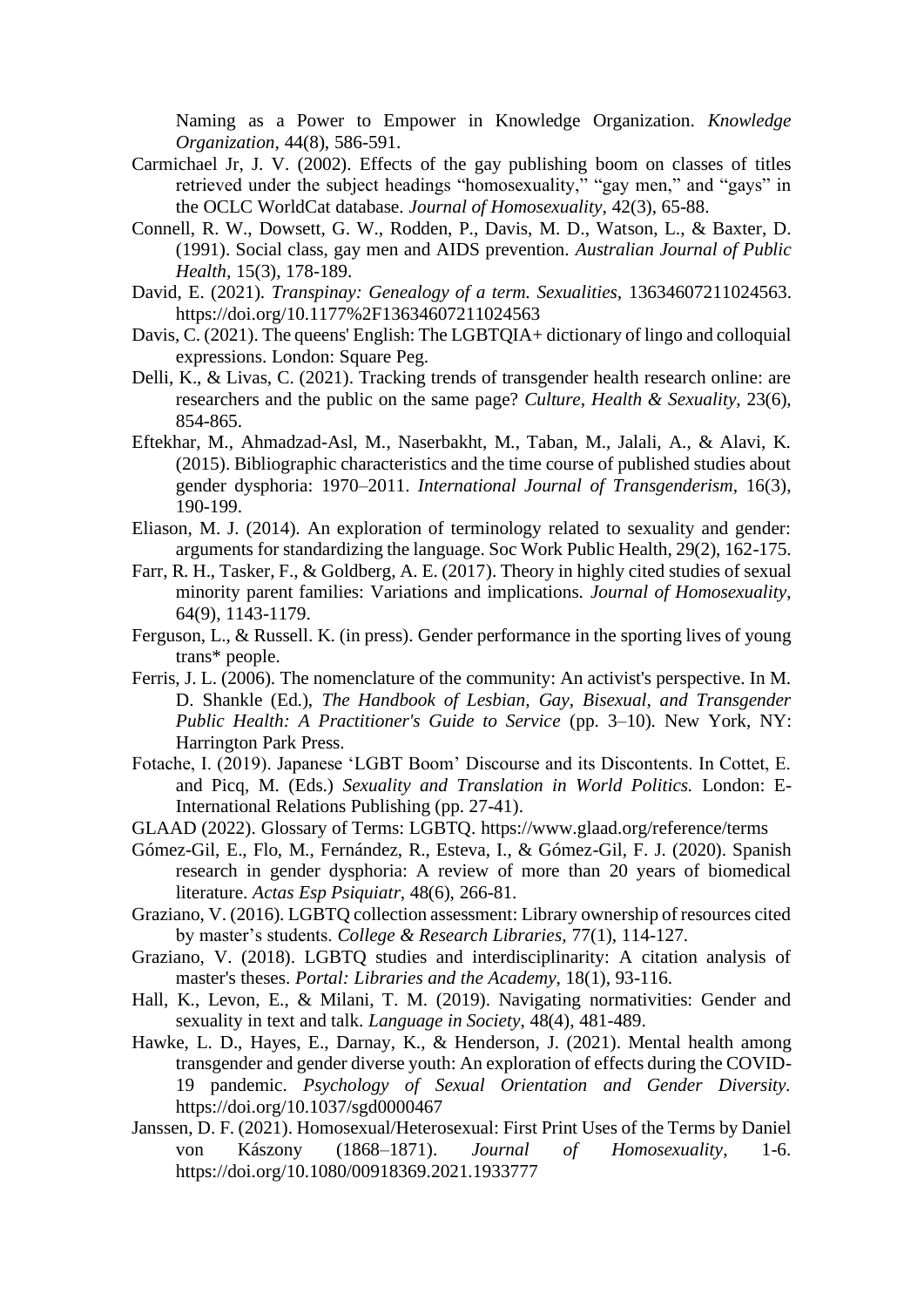- Joyce, S., & Schrader, A. M. (1999). Twenty years of the Journal of Homosexuality: A bibliometric examination of the first 24 volumes, 1974-1993. *Journal of Homosexuality*, 37(1), 3-24.
- Kanjere, A. (2020). You and I . . . we're the same: men and women outside the romance pact. Canadian Journal of Film Studies / Revue canadienne d'études cinématographiques. 29(2), 75-96.
- Killermann, S. (2012). What does the asterisk in 'trans\*' stand for? *It's Pronounced Metrosexual.* [https://www.itspronouncedmetrosexual.com/2012/05/what-does-the](https://www.itspronouncedmetrosexual.com/2012/05/what-does-the-asterisk-in-trans-stand-for/)[asterisk-in-trans-stand-for/](https://www.itspronouncedmetrosexual.com/2012/05/what-does-the-asterisk-in-trans-stand-for/)
- Lau, F., Antonio, M., Davison, K., Queen, R., & Devor, A. (2020). A rapid review of gender, sex, and sexual orientation documentation in electronic health records. *Journal of the American Medical Informatics Association*, 27(11), 1774-1783.
- Lee, J. G., Ylioja, T., & Lackey, M. (2016). Identifying lesbian, gay, bisexual, and transgender search terminology: A systematic review of health systematic reviews. *PLoS One*, 11(5), e0156210.
- Luoto, S., & Jonason, P. K. (2022). Reply to technical comment on Jonason, PK, & Luoto, S. (2021). The dark side of the rainbow: Homosexuals and bisexuals have higher Dark Triad traits than heterosexuals. Personality and Individual Differences, 181, 111040. Personality and Individual Differences, 187, 111435. https://doi.org/10.1016/j.paid.2021.111435
- Marinucci, M. (2019). Introduction: What's in a name? *Journal of Homosexuality,* 67(12), 1645-1652. https://doi.org/10.1080/00918369.2019.1610633
- Martín-Martín, A., Thelwall, M., Orduna-Malea, E., & López-Cózar, E. D. (2021). Google Scholar, Microsoft Academic, Scopus, Dimensions, Web of Science, and OpenCitations' COCI: a multidisciplinary comparison of coverage via citations. *Scientometrics*, 126(1), 871-906.
- Matsick, J. L., Kruk, M., Palmer, L., Layland, E. K., & Salomaa, A. C. (in press). Extending the social category label effect to stigmatized groups: Lesbian and gay people's reactions to "homosexual" as a label. Journal of Social and Political Psychology.
- Matsuno, E., Goodman, J. A., Israel, T., Choi, A. Y., Lin, Y. J., & Kary, K. G. (2020). L or G or B or T: Matching sexual and gender minorities with subpopulation-specific interventions. *Journal of Homosexuality, 5(1),* 1-23. https://doi.org/10.1080/00918369.2020.1819714
- McCabe, K. T. (2019). Person-positivity bias, social category labels, and attitudes toward gays and lesbians. Research & Politics, 6(3), 2053168019858850.
- Monro, S. (2020). Sexual and gender diversities: implications for LGBTQ studies. *Journal of Homosexuality*, 67(3), 315-324. https://doi.org/10.1080/00918369.2018.1528079
- Motschenbacher, H. (2021). Language and sexuality studies today: Why "homosexual" is a bad word and why "queer linguist" is not an identity. *Journal of Language and Sexuality*, 10(1), 25-36.
- Müller, J. (2021). How a "Hunt for Homosexuals" in 1987 Ultimately Contributed to a Real Change in Emancipation for Gay Men Serving in the Armed Forces of the Netherlands. *International Journal of Military History and Historiography*, 1(aop), 1-27.
- Navarro-Perez, P., Ortiz-Gomez, T., & Gil-Garcia, E. (2014). Scientific output on transsexuality in the Spanish biomedical literature: bibliometric and content analyses (1973-2011). *Gaceta Sanitaria*, 29(2), 145-151.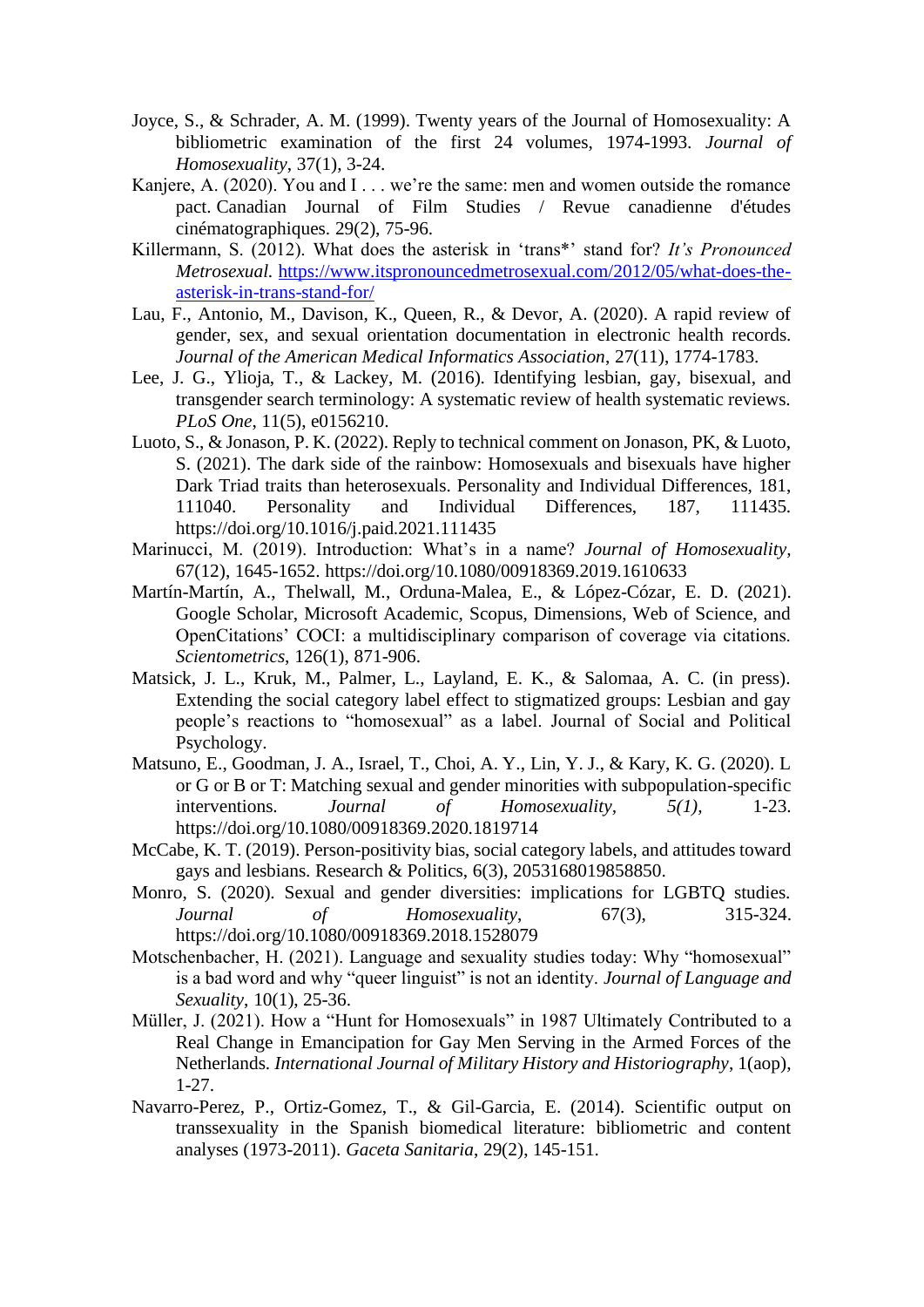- Neary, A. (2018). New trans\* visibilities: working the limits and possibilities of gender at school. *Sex Education*, *18*(4), 435-448.
- Nicolazzo, Z. (2021). Imagining a trans\* epistemology: What liberation thinks like in postsecondary education. *Urban Education, 56*(3), 511-536. <https://doi.org/10.1177/0042085917697203>
- Parks, C. W. (2001). African-American same-gender-loving youths and families in urban schools. *Journal of Gay & Lesbian Social Services*, 13(3), 41-56.
- Pelts, M. D., Rolbiecki, A., & Albright, D. L. (2014). An update to "Among the missing: Lesbian and gay content in social work journals". *Social Work*, 59(2), 131-138.
- Pérez, M., & Radi, B. (2020). Current challenges of North/South relations in gay-lesbian and queer studies. *Journal of Homosexuality*, 67(7), 965-989.
- Ristock, J., Zoccole, A., & Passante, L. (2010). Aboriginal Two-Spirit and LGBTQ Migration, Mobility and Health Research Project. Winnipeg, Final Report, November 2010. [https://www.rainbowhealthontario.ca/wp](https://www.rainbowhealthontario.ca/wp-content/uploads/2010/12/Two-Spirit-Migration.pdf)[content/uploads/2010/12/Two-Spirit-Migration.pdf](https://www.rainbowhealthontario.ca/wp-content/uploads/2010/12/Two-Spirit-Migration.pdf) [accessed 11.08.2020]
- Rose, I. D., & Friedman, D. B. (2013). We need health information too: A systematic review of studies examining the health information seeking and communication practices of sexual minority youth. *Health Education Journal*, 72(4), 417-430.
- Rossi, A. L., & Lopez, E. J. (2017). Contextualizing competence: language and LGBTbased competency in health care. *Journal of Homosexuality*, 64(10), 1330-1349.
- Russell, K. (2021). 'I don't think my sexuality would come into teaching at all': exploring the borderland discourse of Australian LGBTQ+ pre-service teachers. *Gender and Education*, *33*(5), 562-577.
- Ryan, J. M. (2019). Communicating trans identity: Toward an understanding of the selection and significance of gender identity-based terminology. *Journal of Language and Sexuality,* 8(2), 221-241. https://doi.org/10.1075/jls.19001.rya
- Ryan, H. (2014). What does trans\* mean and where did it come from, SLATE. [http://www.slate.com.html](http://www.slate.com.html/) [accessed 20.5.2020]
- Schumm, W. R. (2010). Evidence of pro-homosexual bias in social science: Citation rates and research on lesbian parenting. *Psychological Reports*, 106(2), 374-380.
- Schumm, W., & Crawford, D. (2019). Scientific consensus on whether LGBTQ parents are more likely (or not) to have LGBTQ children: An analysis of 72 social science reviews of the literature published between 2001 and 2017. *Journal of International Women's Studies*, 20(7), 1-12.
- Scopus (2020). Scopus content coverage guide. https://www.elsevier.com/\_\_data/assets/pdf\_file/0007/69451/Scopus\_ContentCov erage\_Guide\_WEB.pdf
- Smith, B. A., Murib, Z., Motta, M., Callaghan, T. H., & Theys, M. (2018). "Gay" or "homosexual"? The implications of social category labels for the structure of mass attitudes. *American Politics Research*, 46(2), 336-372.
- Smith, N. J., & Lee, D. (2015). What's queer about political science? *The British Journal of Politics and International Relations*, 17(1), 49-63.
- Snyder, J. E. (2011). Trend analysis of medical publications about LGBT persons: 1950– 2007. *Journal of Homosexuality*, 58(2), 164-188.
- Spencer, L. G., & Patterson, G. (2017). Abridging the acronym: Neoliberalism and the proliferation of identitarian politics. *Journal of LGBT Youth*, 14(3), 296-316. https://doi.org/10.1080/19361653.2017.1324343
- Sweileh, W. M. (2018). Bibliometric analysis of peer-reviewed literature in transgender health (1900–2017). *BMC International Health and Human Rights*, 18(1), 1-11.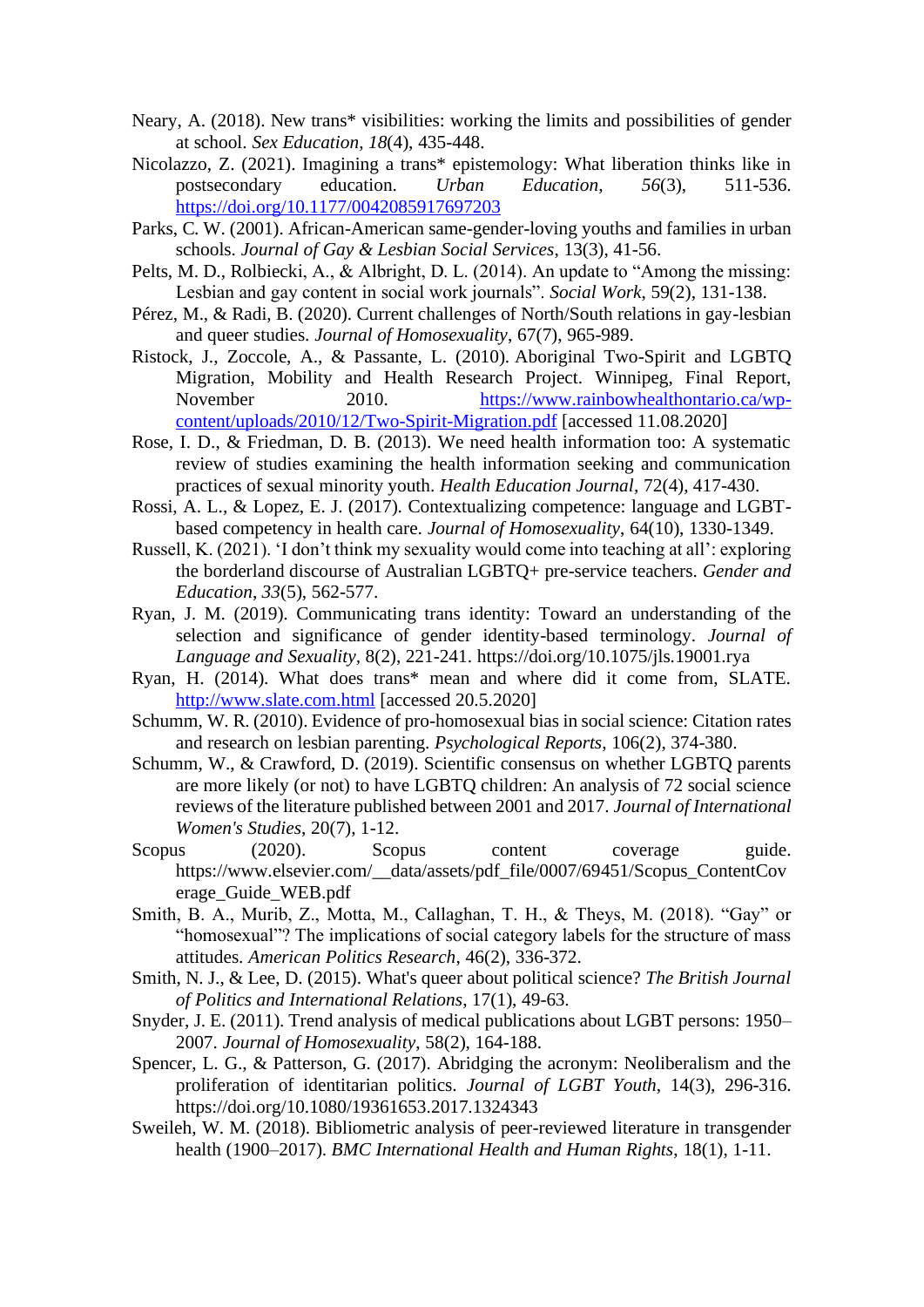- Sykes, H., & Smith, C. (2016). Trans\*, intersex, and cisgender issues in physical education and sport. In D. B. Robinson and L. Randall, *Social Justice in Physical Education: Critical Reflections and Pedagogies for Change*, pp.271-296 Canadian Scholars' Press.
- Taylor, M. A. (1998). 'The Masculine Soul Heaving in the Female Bosom': Theories of inversion and The Well of Loneliness". *Journal of Gender Studies,* 7(3), 287-296. https://doi.org/10.1080/09589236.1998.9960722
- Thelwall, M. & Sud, P. (2022). Scopus 1900-2020: Growth in articles, abstracts, countries, fields, and journals. *Quantitative Science Studies*.
- Thelwall, M. (2018). Dimensions: A competitor to Scopus and the Web of Science? *Journal of Informetrics*, 12(2), 430-435.
- Thorne, N., Yip, A. K. T., Bouman, W. P., Marshall, E., & Arcelus, J. (2019). The terminology of identities between, outside and beyond the gender binary - A systematic review. *International Journal of Transgenderism,* 20(2-3), 138-154.
- Timmins, L., & Duncan, D. T. (2020). It's raining MSM: The continued ubiquity of contentious terminology in research on sexual minority men's health. American journal of public health, 110(11), 1666-1668.
- Tollinche, L. E., Walters, C. B., Radix, A., Long, M., Galante, L., Goldstein, Z. G., & Yeoh, C. (2018). The perioperative care of the transgender patient. *Anesthesia and Analgesia,* 127(2), 359-366. https://doi.org/10.1213/ANE.0000000000003371
- Tompkins, A. (2014). Asterisk. *TSQ: Transgender Studies Quarterly*, *1*(1-2), 26-27. <https://doi.org/10.1215/23289252-2399497>
- van Lisdonk, J., Nencel, L., & Keuzenkamp, S. (2018). Labeling same-sex sexuality in a tolerant society that values normality: the Dutch case. *Journal of Homosexuality*, 65(13), 1892-1915.
- Yeung, H., Luk, K. M., Chen, S. C., Ginsberg, B. A., & Katz, K. A. (2019). Dermatologic care for lesbian, gay, bisexual, and transgender persons: terminology, demographics, health disparities, and approaches to care. *Journal of the American Academy of Dermatology*, 80(3), 581-589.
- Young, R. M., & Meyer, I. H. (2005). The trouble with "MSM" and "WSW": Erasure of the sexual-minority person in public health discourse. *American Journal of Public Health*, 95(7), 1144-1149.
- Yun, B., Lee, J. Y., & Ahn, S. (2020). The Intellectual Structure of Women's Studies: A Bibliometric Study of its Research Topics and Influential Publications. *Asian Women,* 36(2), 1-23.

## **Appendix 1: Keyword query construction**

A query for LGBTQ+ terms was obtained by starting with a set of 82 known terms (Lee et al., 2016), then expanding the list by (a) querying for them in Scopus and examining the list of keywords in the search results page to identify related terms, (b) checking MeSH for related terms, and (c) investigating Thesaurus.com. Each candidate word was assessed in Scopus for irrelevant synonyms or usage. Non-human uses were classed as irrelevant for these purposes. Terms were excluded if they generated many false matches. The term LGB was retained, despite a substantial minority of false matches, because of its importance. Articles matching LGB were manually filtered for irrelevant results.

The following terms were rejected for matching a nontrivial proportion of irrelevant articles: nonbinary, LBG, intersex, intersexual, androgenous, AC-DC, epicene, F2M, "female-to-male", "sex change", "sex reassign", "sex reversal" OR "sex transition" "male-to-female" M2F, gynandrous, hermaphroditic, hijra, monoclinous, MSM (Men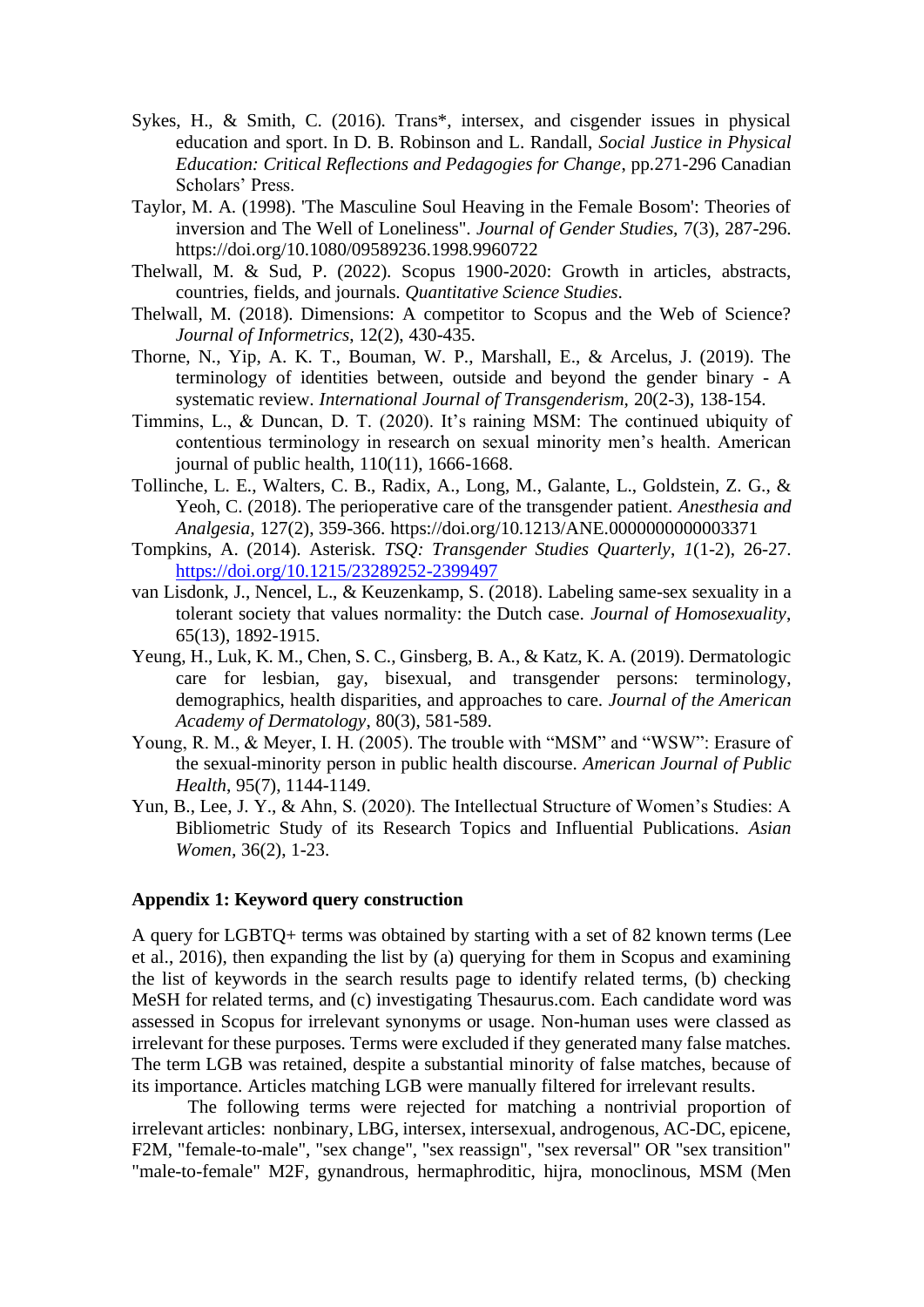who have Sex with Men), queen, Sapphic, "swing both ways", "third gender", "third sex", "two-spirit". Insults were also excluded since they tend to be existing words and hence ambiguous (e.g., faggot, fruit). In addition, the terms homoerotic and homoeroticism was judged to be out of scope, albeit related to the topic here (e.g., *Proust's cup of tea: Homoeroticism and Victorian culture*). Similarly, heteronormativity and heteronormative were excluded because they sometimes were used in a way that was peripheral to the topic of an article (e.g., "…in the provisional digression from white patriarchal heteronormativity represented in these texts, moments of egalitarianism, intensity, and intimacy between the male and female leads are possible.": Kanjere, 2020). Homophobia and transphobia were excluded for not describing the LGBTQ+ community, albeit being directly related.

The term trans\* is a wildcard in Scopus and cannot be used as a query (with or without quotes) because it would match any word starting with trans, such as transform. The term trans on its own also cannot be used as a query because even though it matches trans\*, it also matches uses of the word in other contexts, such as "Dietary intake of trans fatty acids and breast cancer risk in 9 European countries" and it has too many matches (308,301 journal articles at the time of checking) to manually filter out the incorrect ones. Thus, it seems that no Scopus query can detect LGBTQ+ articles that only contain the terms trans\* or trans. As a partial solution, a range of phrase queries like "trans man", "trans woman" and "trans person" were included that would capture some uses of these terms, including "trans\* person". Nevertheless, the terms trans and trans\* seem to be often used without a following person-related word (e.g., "Androgynous body ideal among trans and nonbinary individuals") and so some trans\*-related articles may have been missed by the queries used if they contained no other LGBTQ+ terminology.

There are at least 800 English-language LGBTQ+ words or phrases (Davis, 2021), and so the above process may have overlooked some. For example, there are many LGBTQ+ subculture slang or evolving terms, such as ace, deadnaming, faghag, Goldilocks, gynosexual, and otter (e.g., [www.montclair.edu/lgbtq-center/lgbtq](http://www.montclair.edu/lgbtq-center/lgbtq-resources/terminology)[resources/terminology\)](http://www.montclair.edu/lgbtq-center/lgbtq-resources/terminology). There are also entire slang systems, such as Polari (Baker, 2003). Such words all seem likely to be rare in academic publications now since they were not found by the methods used here. They also seem likely to be accompanied by more mainstream terms in journal article titles or abstracts to introduce or contextualise them. Thus, the relatively unambiguous terms found are probably present in most LGBTQ+ research. The most notable current omission may be the word nonbinary (many false matches for mathematical uses), so it is included within phrases instead (e.g., "nonbinary person"), as a partial substitute. The queries probably overlook historical terminology, such as "urnings" (suggested after the article had been written) and "sex perversion" and "sexual deviant", which seem to have changed substantially in meaning over time. The queries also almost certainly overlook relevant identities and concepts used outside the Global North that only appear in a few academic studies. They also do not include intersectional terminology

Some of the queries generated a few non-human results, so the Scopus Veterinary Science and Agricultural and Biological Sciences categories were excluded by adding AND NOT SUBJAREA("AGRI") AND NOT SUBJAREA("VETE") to each Scopus query to further minimise these false matches.

TITLE-ABS(homosexual OR homosexuality OR homosexualities OR heterosexism OR homophile OR "non-heterosexual" OR nonheterosexual OR heteroflexible OR "same gender loving" OR "same sex attracted" OR gay OR "men who have sex with men" OR lesbian OR lesbianism OR "women who have sex with women" OR "women loving women" OR bisexual OR bisexuality OR bicurious OR lesbigay OR "same sex couple"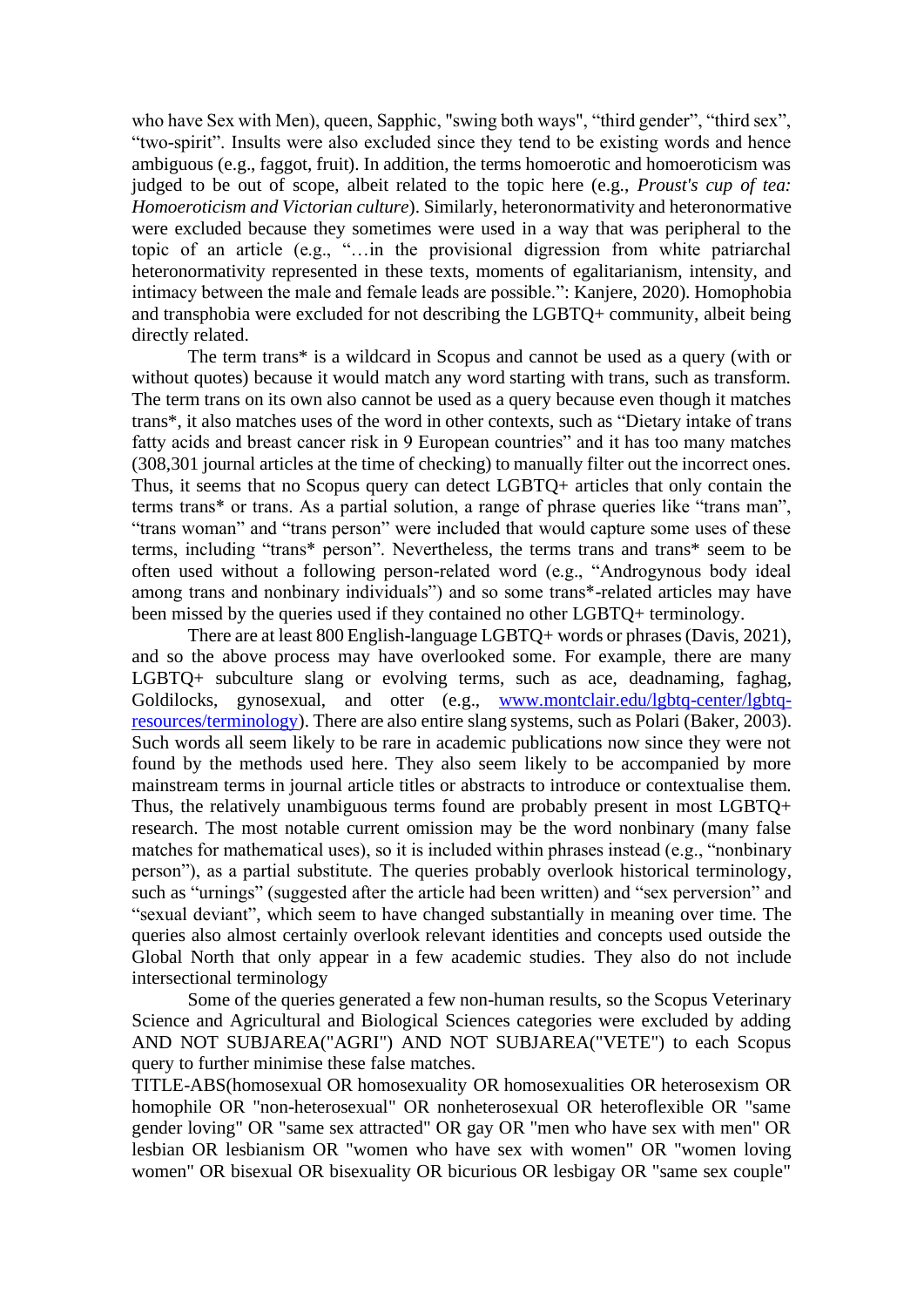OR "same sex relationship" OR "same sex parenting" OR "same sex parents" OR "same sex marriage" OR GLBT OR GLBQ OR GLBTQ OR LGB OR LGBT OR LGBTQ OR LGBTI OR LGBTIQ OR LGBTQI OR LGBTQIA OR queer OR queering OR "Sexual minority" OR "Sexual minorities" OR "Sexual Dissidents" OR transgender OR transexual OR transsexual OR trans-sexual OR transexualism OR transsexualism OR "trans female" OR "trans woman" OR "trans women" OR "trans male" OR "trans man" OR "trans men" OR "trans people" OR "trans person" OR "sex transformation" OR "Sexual and Gender Minority" OR "Gender and Sexual Minorities" OR "Gender and Sexual Diversity" OR "sexual identity" OR "gender identity" OR "gender queer" OR genderqueer OR "gender reassignment" OR "gender transformation" OR "gender transition" OR "Gender Dysphoria" OR "nonbinary gender" OR "nonbinary person" OR "nonbinary people" OR "nonbinary patient" OR "non-binary person" OR "non-binary gender" OR "non-binary people" OR "non-binary patient") AND LANGUAGE("English") AND SRCTYPE(j) AND DOCTYPE(ar) AND NOT SUBJAREA("AGRI") AND NOT SUBJAREA("VETE")

## **Appendix 2: LGBTQ+ research publishing background**

Overall, 0.15% of Scopus-indexed journal articles mention LGBTQ+ terms. Almost half the world's research mentioning LGBTQ+ terms in its title or abstracts is from the USA (48%), with the UK (9.8%) being a distant second (Figure A1). The four biggest publishers of LGBTQ+ research, USA, UK, Canada and Australia all author an above average share of this research, and there is relatively little from Mainland China, Italy, Germany, France, India and Japan for their amount of Scopus publishing. This could partly reflect their social science and humanities journals being less comprehensively indexed in Scopus, however. The dominance by the USA perhaps reflects a concern that LGBT studies may have taken on a Global North perspective and terminology rather than considering the needs and experiences of the global South (Pérez & Radi, 2020).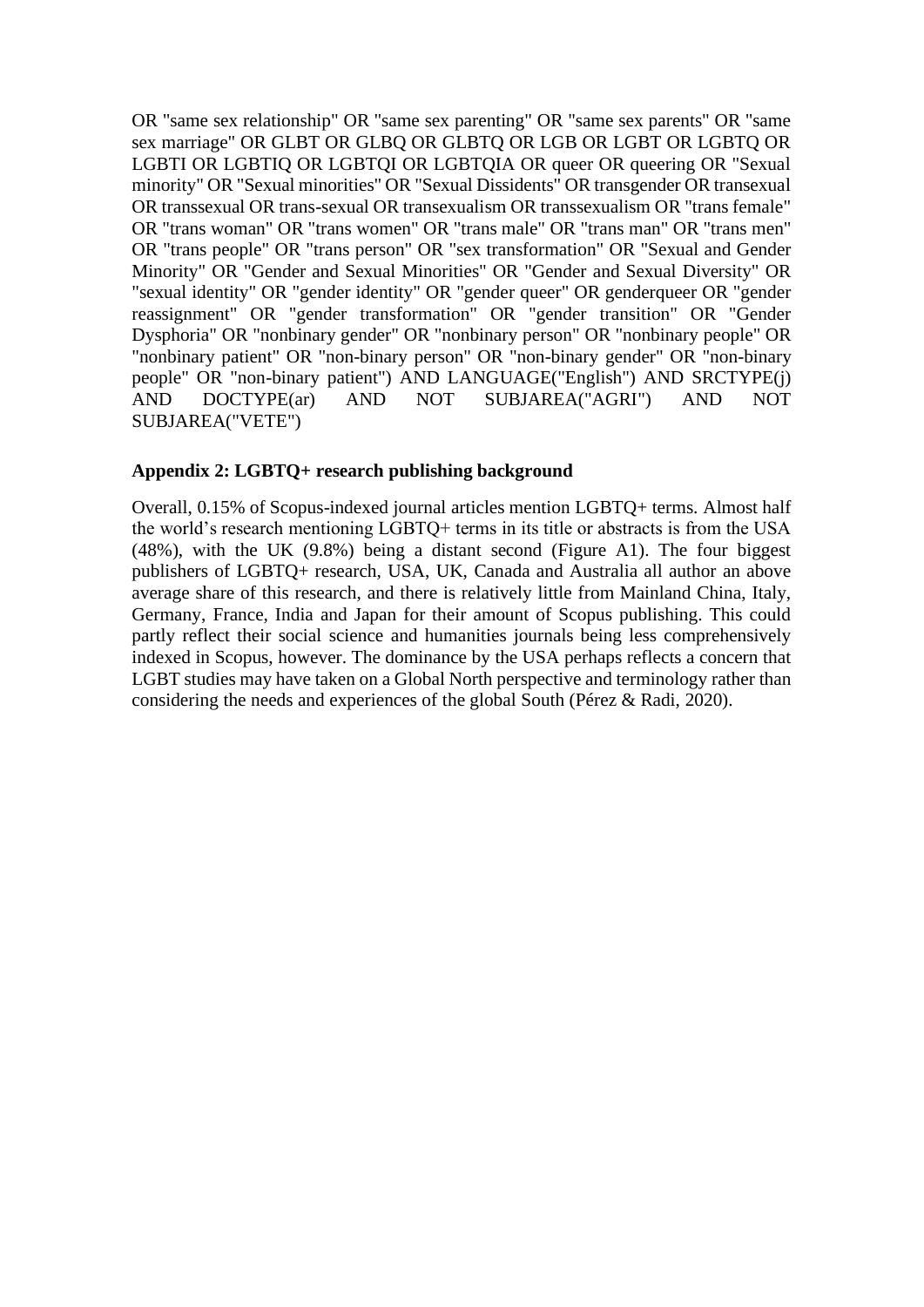

Figure A1. The percentage of Scopus-indexed LGBTQ+ journal articles, as of July 13, 2021, for the 25 countries with the most. Overall Scopus percentages are included for comparison.

## *Subject areas*

LGBTQ+ research is numerically dominated by Medicine and Social Sciences, followed by Psychology and Arts and Humanities (Figure A2). The presence of Medicine is partly due to it being a huge category in Scopus, however. In terms of the proportion of a field's papers being LGBTQ+ research (i.e., the amount of LGBTQ+ research compared to the number of papers overall), Psychology leads the way (1.3%), followed by Social Sciences and Arts and Humanities. Nursing and Medicine also both disproportionately cover LGBTQ+ research.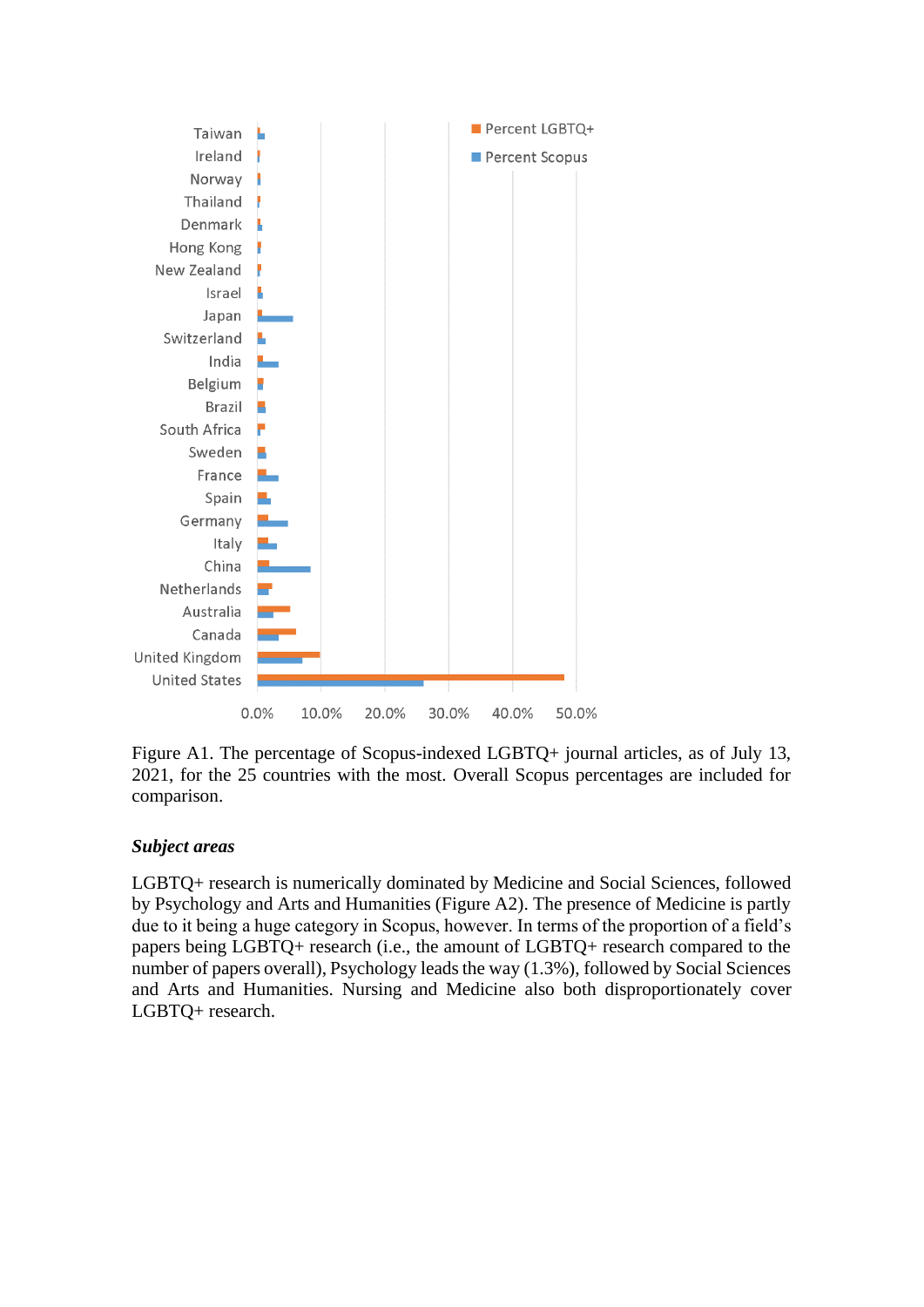

Figure A2. The percentage of Scopus-indexed journal articles that mention an LGBTQ+ term in their titles and abstracts by Scopus broad field (excluding Agriculture and Veterinary), as of July 13, 2021. Overall Scopus percentages are included for comparison.

## *Main journals*

The academic journals publishing the most LGBTQ+ research are LGBTQ+ specialist, AIDS journals, related to sexuality or sexually transmissible diseases, or about public health (Figure A3). Perhaps surprisingly, no general mega-journals (e.g., *PLOS One*, joint 44th with 179 articles) or prestigious general medical journals (e.g., *Lancet*, joint 54th with 130 articles) are in the top 25.